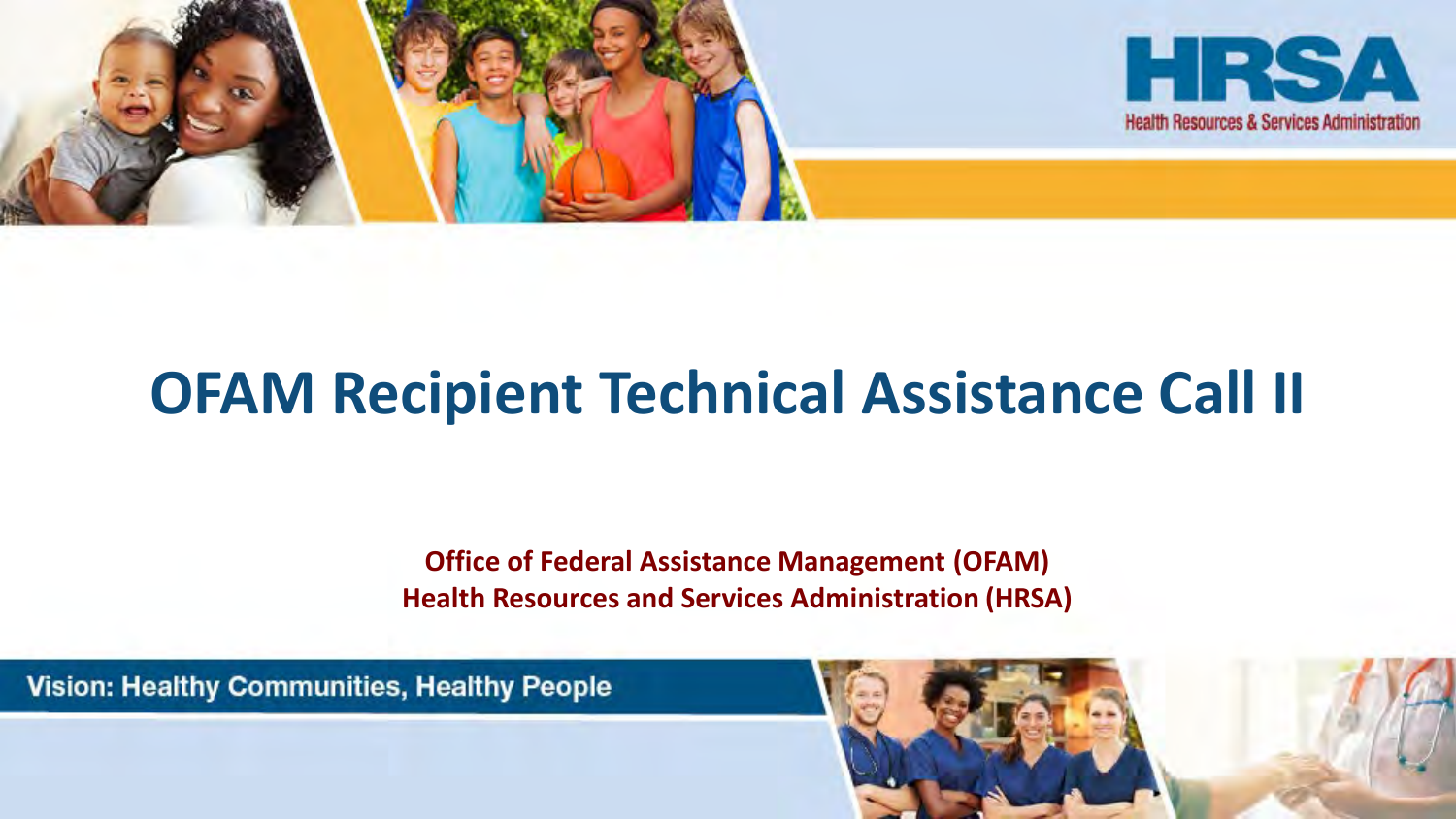#### **Welcome**

- Listen-only Mode
- **HRSA Topics**
- Questions and Answers





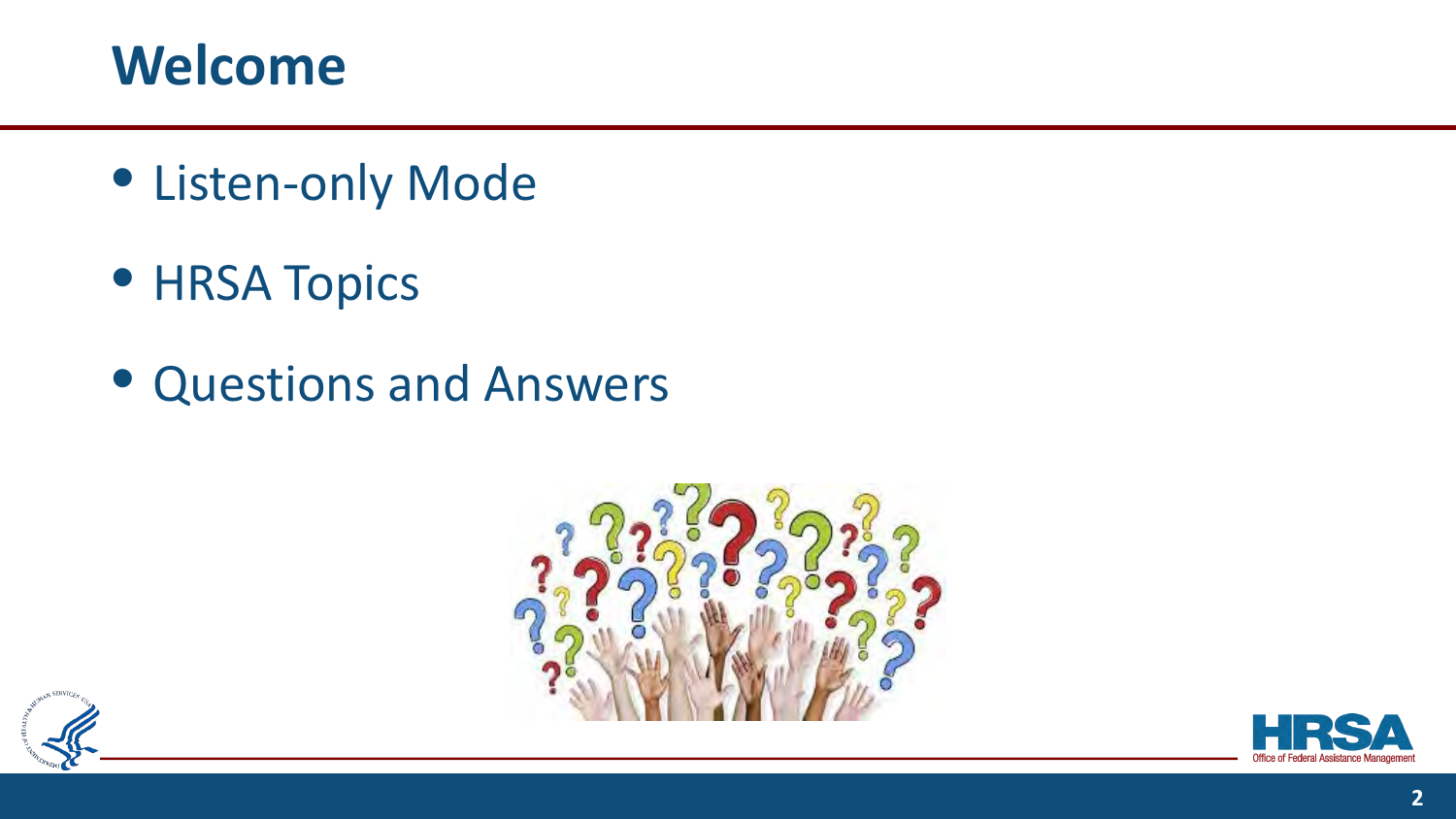

• Reminders

**• Prior Approval Requests** 

• Federal Financial Report (FFR)







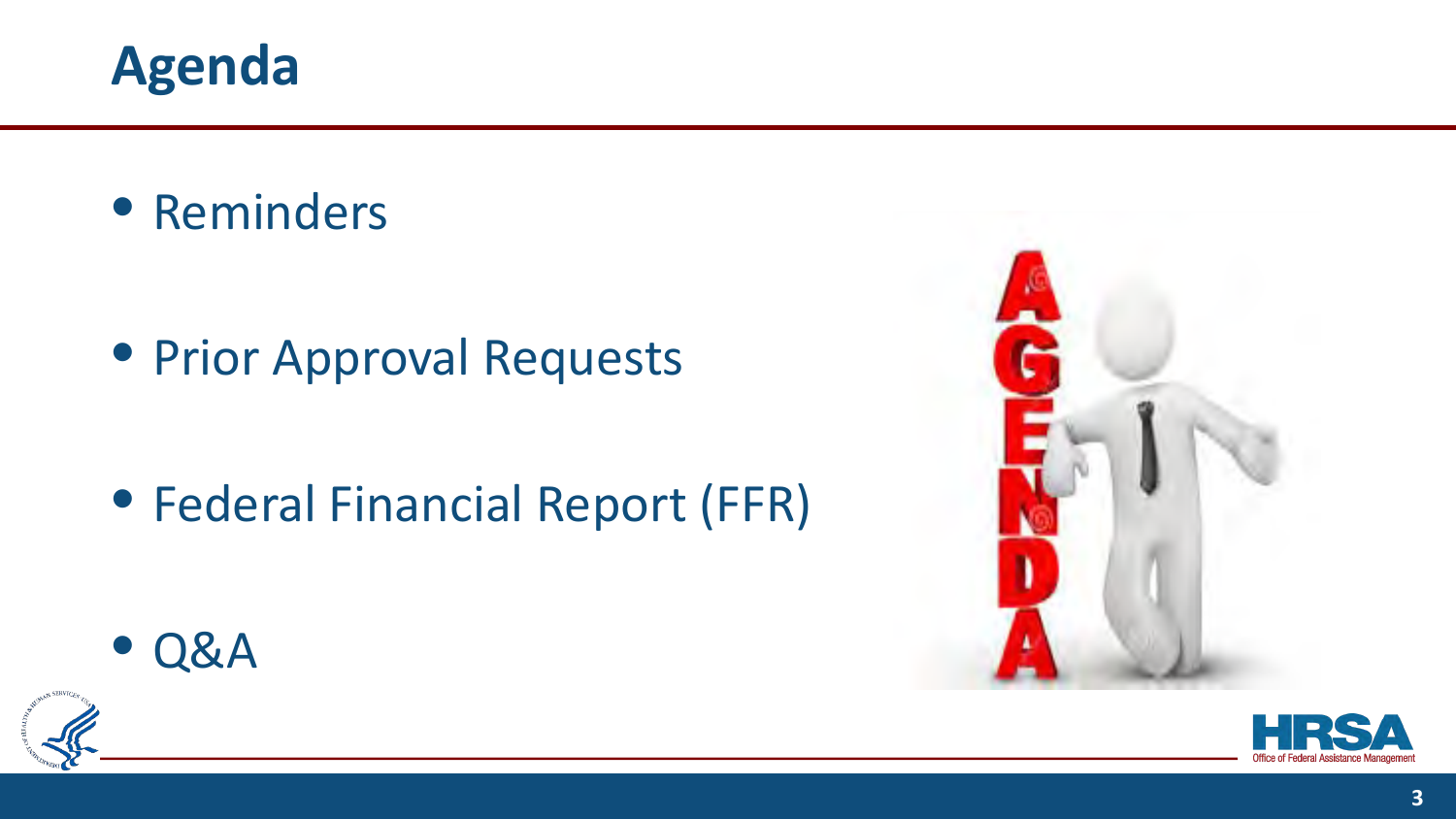#### **Presentation Location**



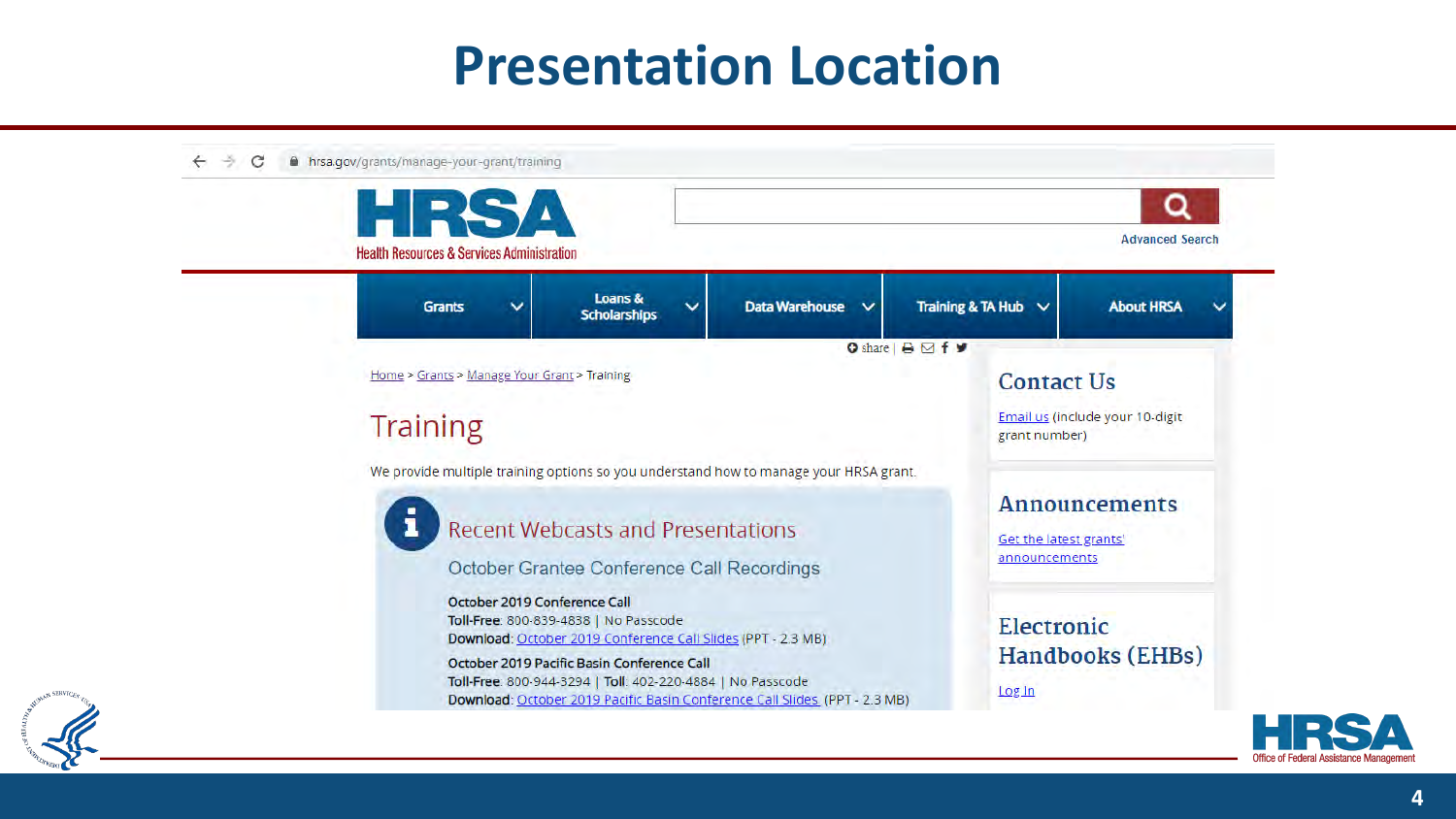# **Contact and Technical Assistance Information**

- HRSA Contact Center number: (877) 464-4772
- Visit EHBs Help and Ticketing System <http://www.hrsa.gov/about/contact/ehbhelp.aspx>
- [Visit Payment Management Services](https://pms.psc.gov/) (PMS): 877-614-5533 or <https://pms.psc.gov/>
- [Visit Bureau of Primary Health Care:](http://www.hrsa.gov/about/contact/bphc.aspx) 1-877-974-2742 or <http://www.hrsa.gov/about/contact/bphc.aspx>





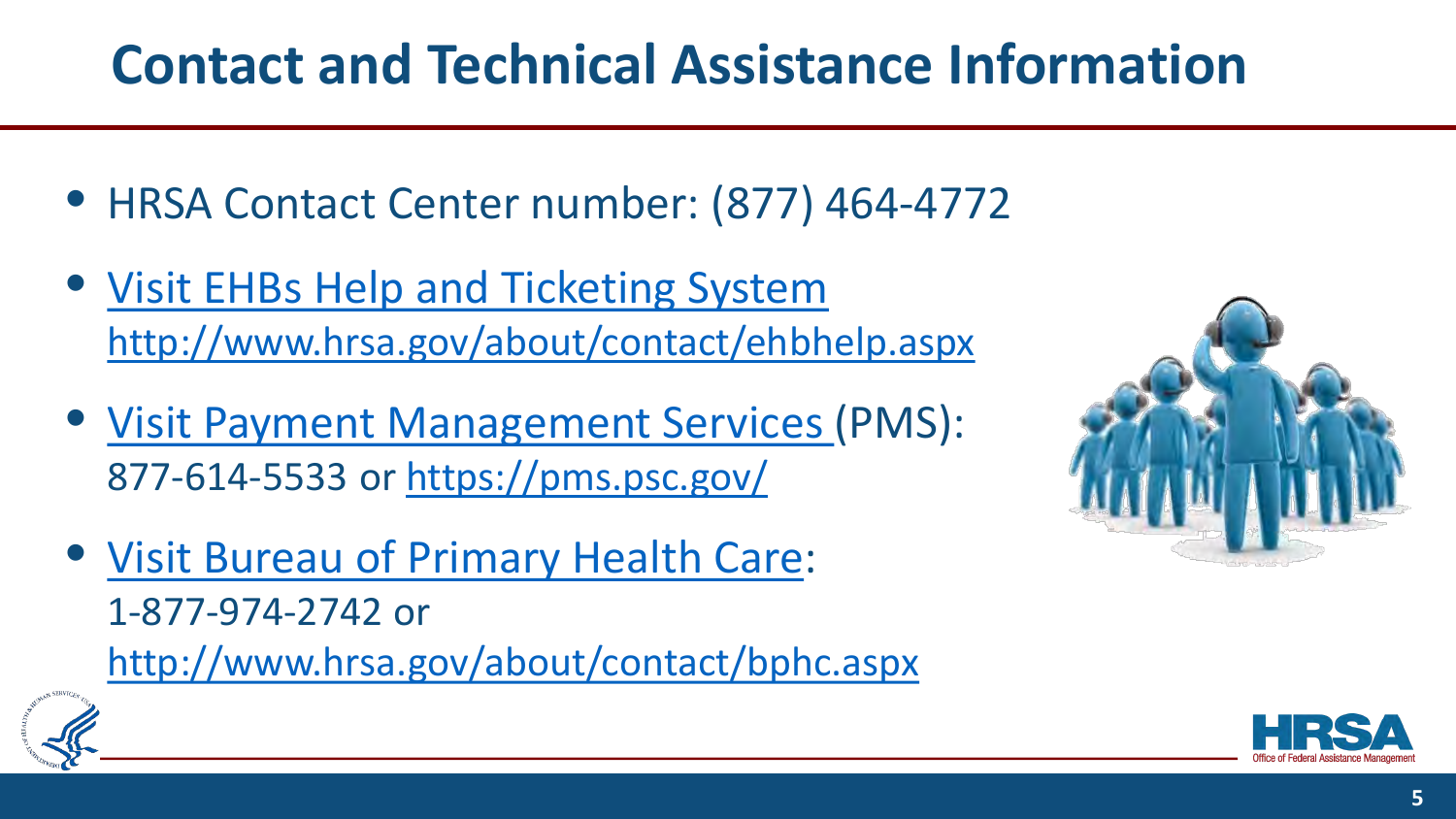# **Electronic Handbook Help and Knowledge Base**

- [See Additional Resources:](http://www.hrsa.gov/grants/manage/index.html) [http://www.hrsa.gov/grants/](http://www.hrsa.gov/grants/manage/index.html) manage/index.html
- [Visit HRSA Grants TA](http://www.hrsa.gov/grants/apply/)  webpage: [http://www.hrsa.gov/grants/a](http://www.hrsa.gov/grants/apply/) pply/

|        | Grant<br>a                      | Application         | Fiscal Year 2017 Access Increases in Mental<br>Health and Substance Abuse Services (AIM | 07/26/2017 | Award<br>Determination | > Reque<br>extens |
|--------|---------------------------------|---------------------|-----------------------------------------------------------------------------------------|------------|------------------------|-------------------|
|        | $\overline{c}$<br>Report        | Progress            | Substance Abuse Quarterly Progress Report                                               | 07/14/2017 | Processed              |                   |
|        | P                               | Financial<br>Report | Annual Federal Financial Report                                                         | 04/28/2017 | Processed              |                   |
| /S     | $\boldsymbol{\sigma}$<br>Report | Progress            | <b>Substance Abuse Quarterly Progress Report</b>                                        | 04/13/2017 | Processed              |                   |
|        | Help                            |                     |                                                                                         |            |                        | Recer             |
| 玉<br>b |                                 |                     |                                                                                         |            | <b>Resources</b>       | D                 |
| List   |                                 |                     | How to                                                                                  | A          | > What's New           |                   |
|        |                                 |                     | Access Your                                                                             |            | > HRSA Contacts        | D                 |
|        |                                 |                     | Performan.co                                                                            |            | > FAOs <sup>[5</sup>   |                   |
|        |                                 |                     |                                                                                         |            | > View All Videos L'   | D                 |
|        |                                 | 3:08/6:28           |                                                                                         |            | CC<br>Fo.              | E.                |



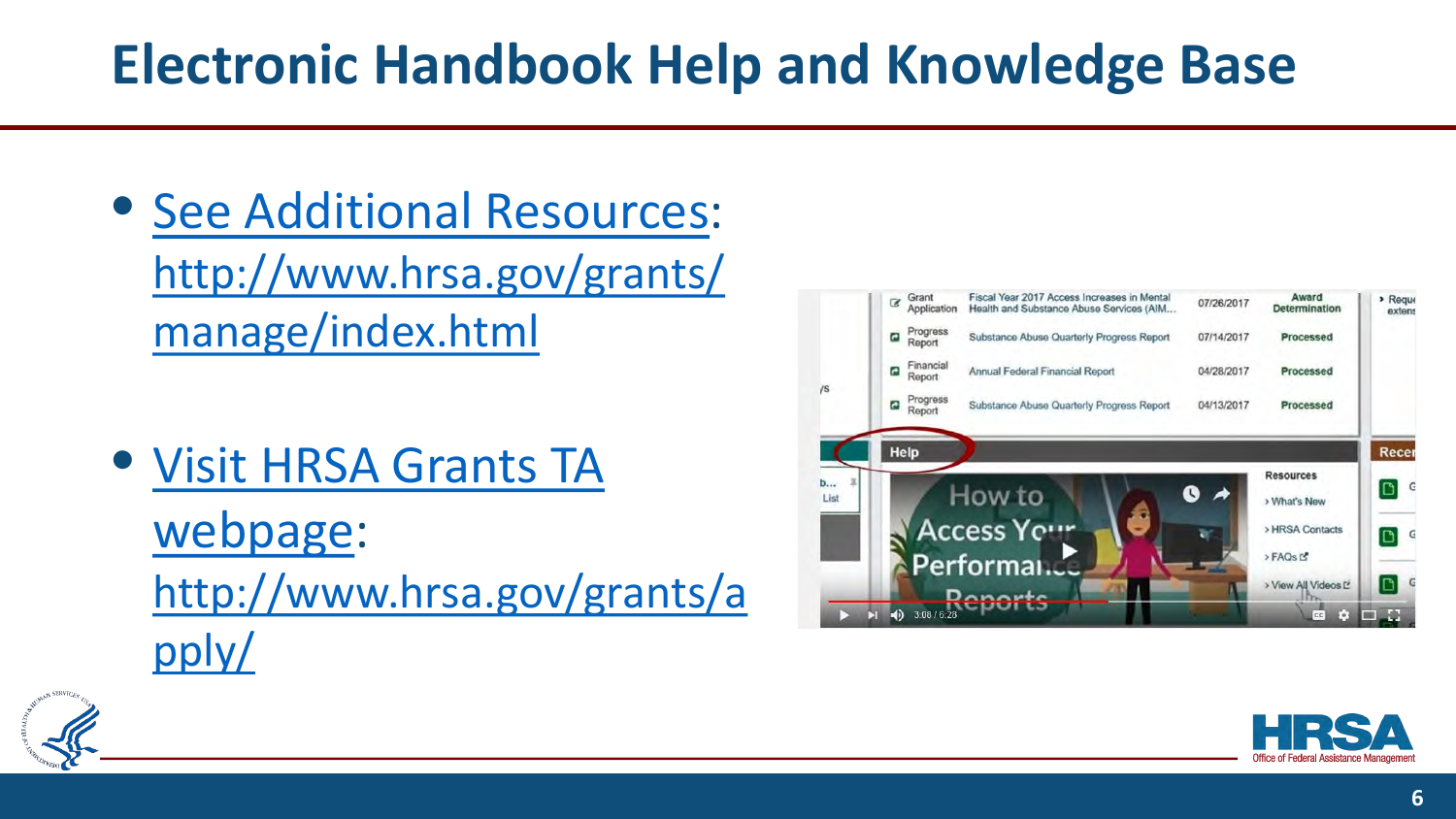# **Updating and Managing EHBs Contact Information**

• **[Managing Profile Information](https://help.hrsa.gov/display/public/EHBSKBFG/User+Profile+Management+FAQs)**:

[https://help.hrsa.gov/display/public/EHBSKBFG/User+Profile+Ma](https://help.hrsa.gov/display/public/EHBSKBFG/User+Profile+Management+FAQs) nagement+FAQs

• **[See Interactive Videos](https://help.hrsa.gov/display/public/EHBSKBFG/Interactive+Videos)**:

<https://help.hrsa.gov/display/public/EHBSKBFG/Interactive+Videos>



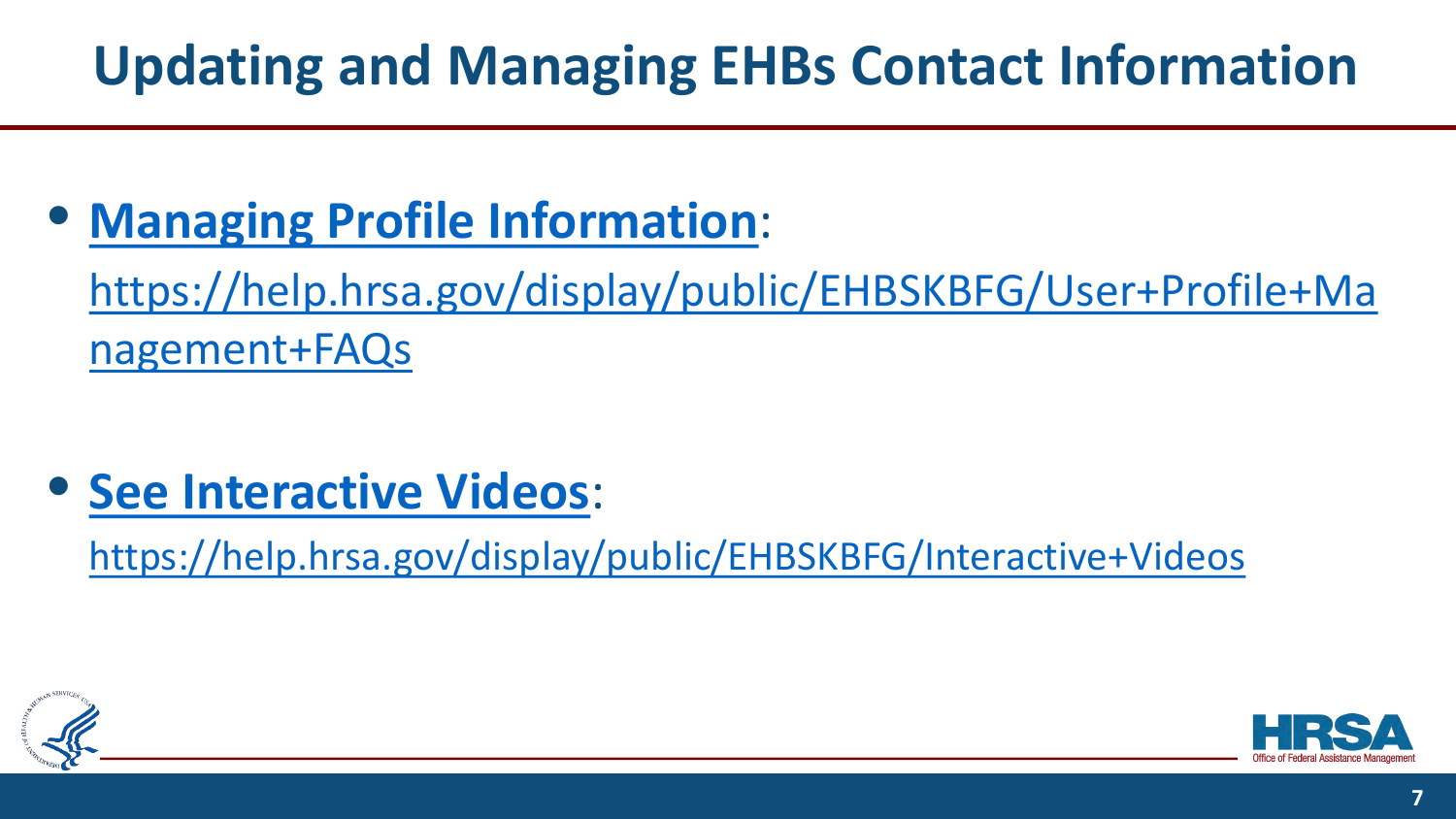### **SAM.gov and Grants.gov**

- [Update SAM.gov a](http://www.sam.gov/)nd [update Grants.gov r](http://www.grants.gov/)egistrations.
- SAM.gov and Grants.gov are free
- Expired registrations will not receive HRSA funding







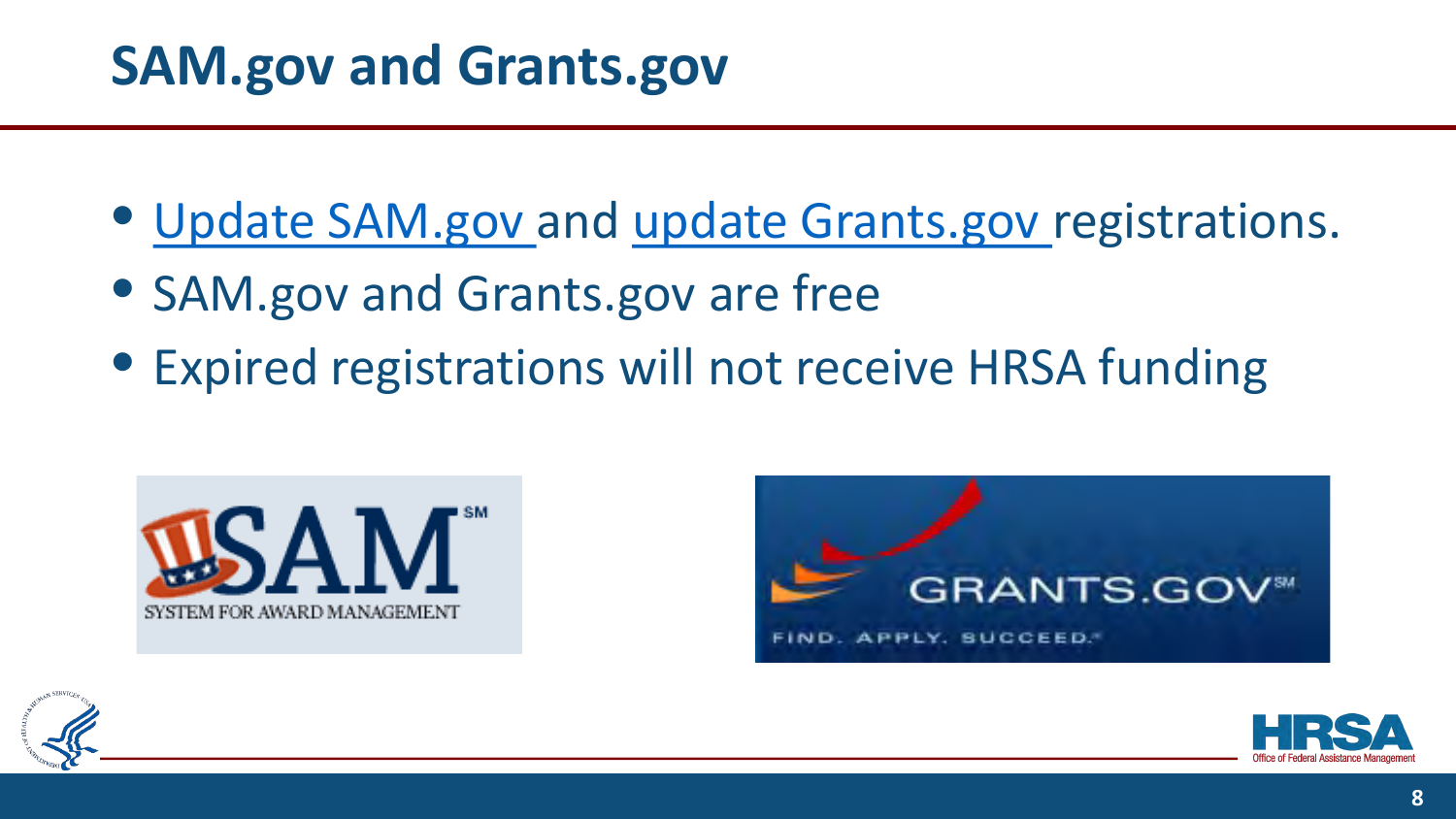

# **Prior Approval Requests**

Vision: Healthy Communities, Healthy People

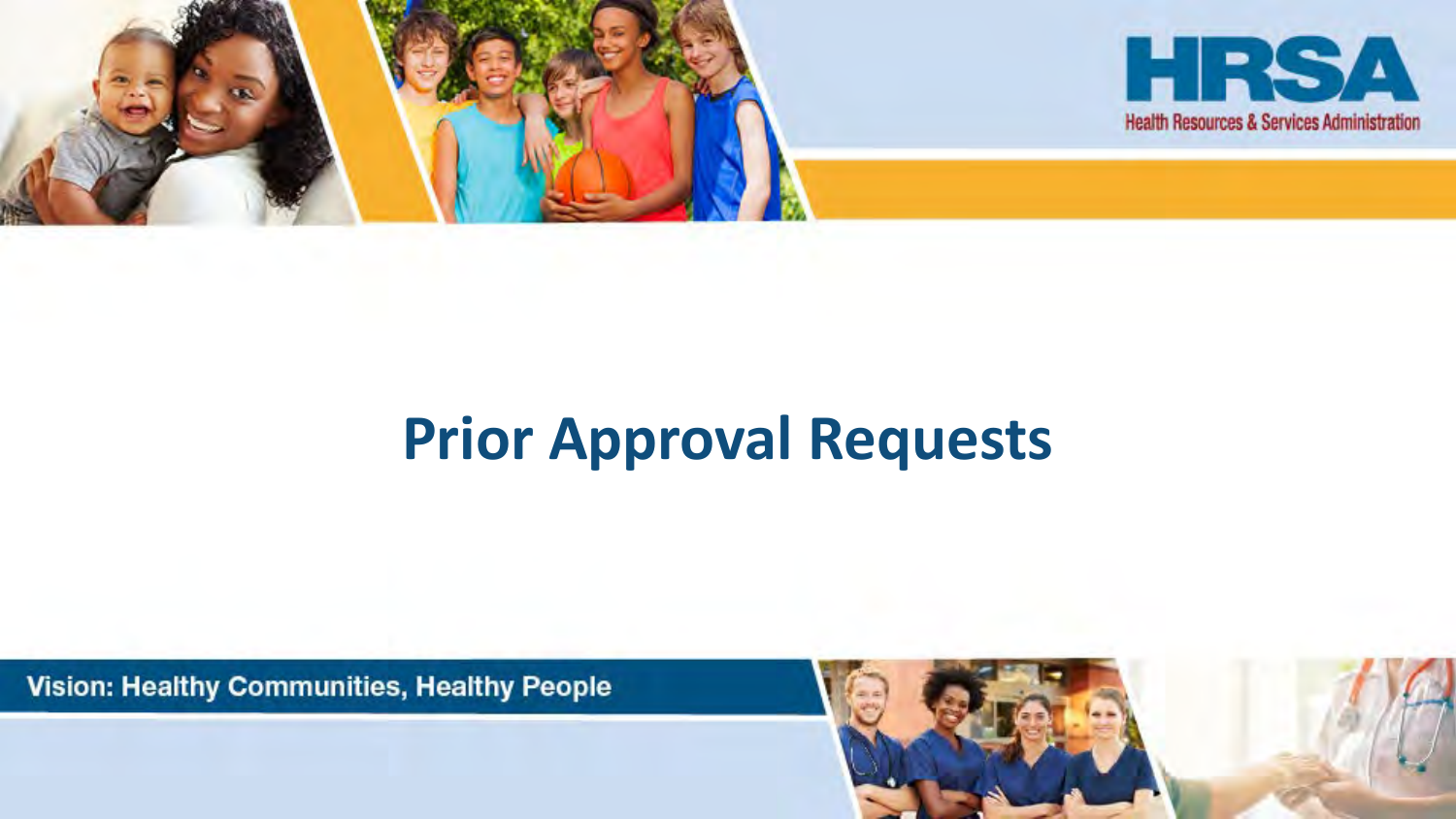#### **Recipient change to an aspect of the approved application after the award is issued**

- Requires submission in Electronic Handbooks (EHBs) Prior Approval (PA) Module
- Requires a 30-day response from HRSA

**Recipients may not move forward until HRSA approval is received, via either Notice of Award (NoA) or EHB email notification**



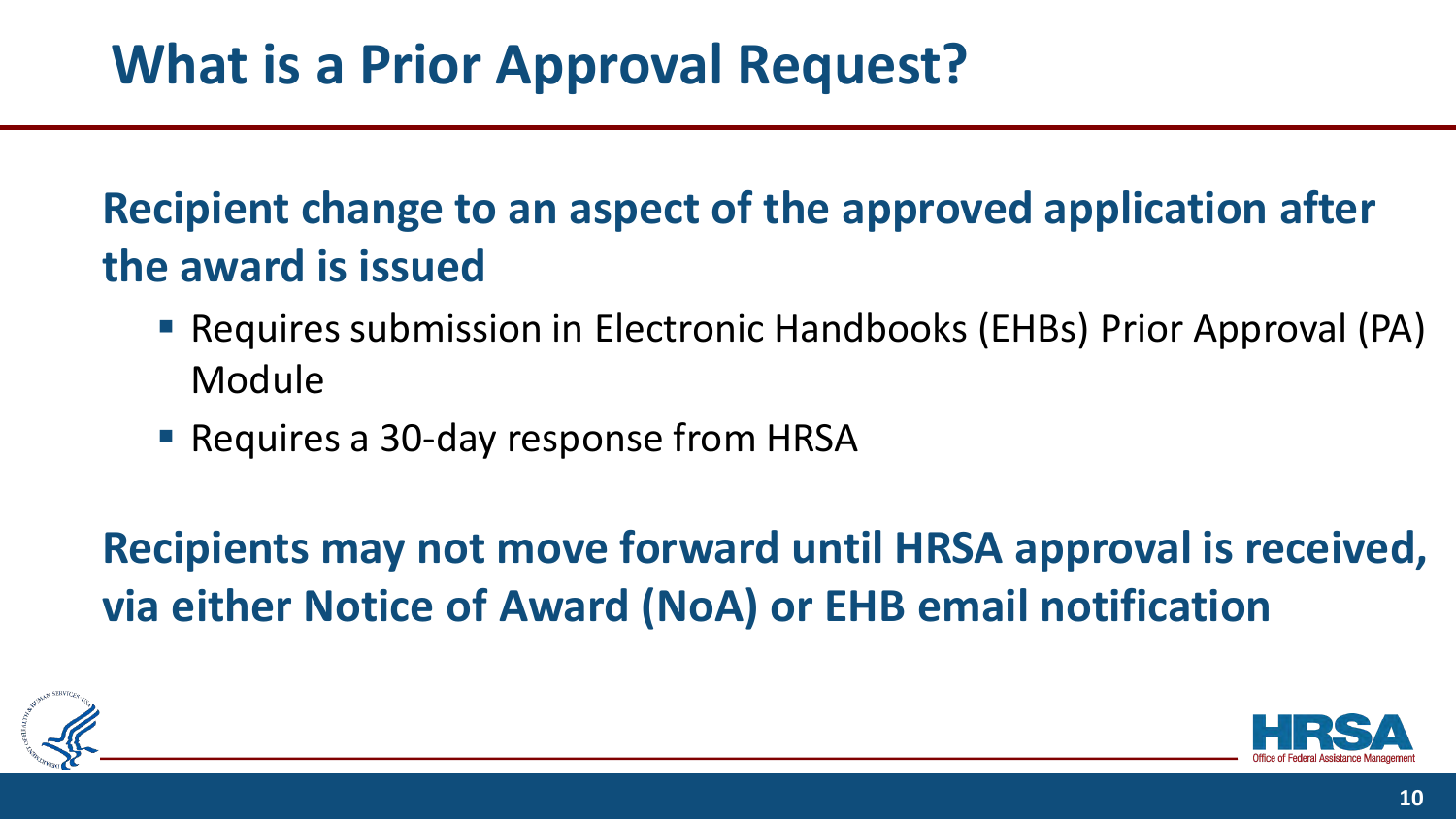# **Common Prior Approval Request Types**

- Change in Key Personnel
- Rebudgeting
- Change in Scope



- Carryover of Unobligated Balance
- Extension with /without Funds (No-cost Extension)
- **Property Disposition**
- Organizational Name Change or Address change
- Change of Recipient
- Relinquishment



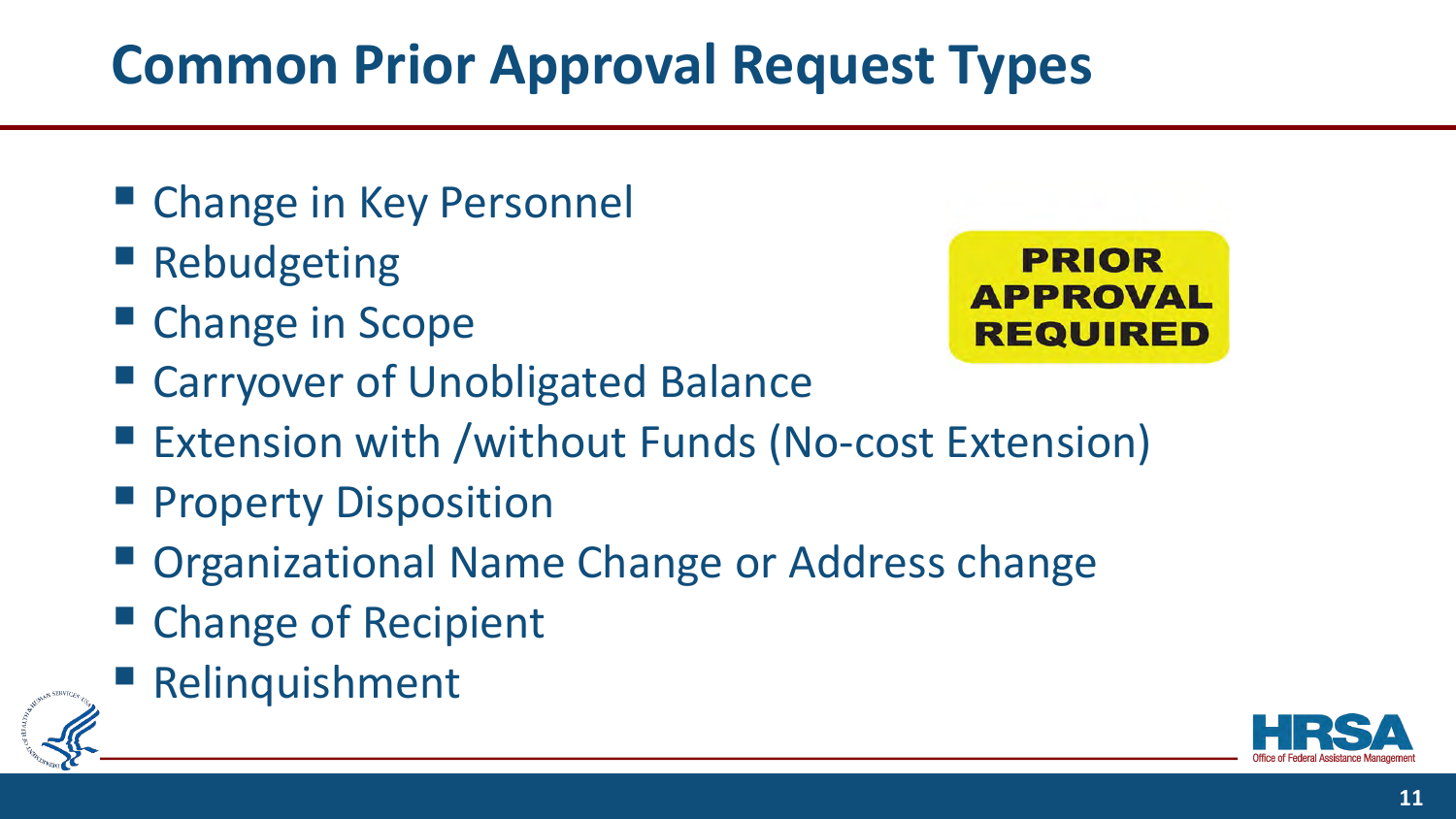## **Carryover Requests**

#### **Request to use unobligated balance in a subsequent budget period**

 Recommended to be submitted no later than 30 days after the acceptance of the Federal Financial Report

#### **Expanded Authority**

#### **Waives certain prior approval requirements for some actions**

- **Carryovers**
	- o Carry over up to 25% of the total award amount of the budget period from which you will transfer the unobligated funds into the consecutive budget period for allowable costs within the original scope of the project.

#### **Extension without Funds or No Cost Extension (NCE)**

- o A one-time, no-cost extension of the budget and project period end date up to 12 months.
- o As allowed by the program



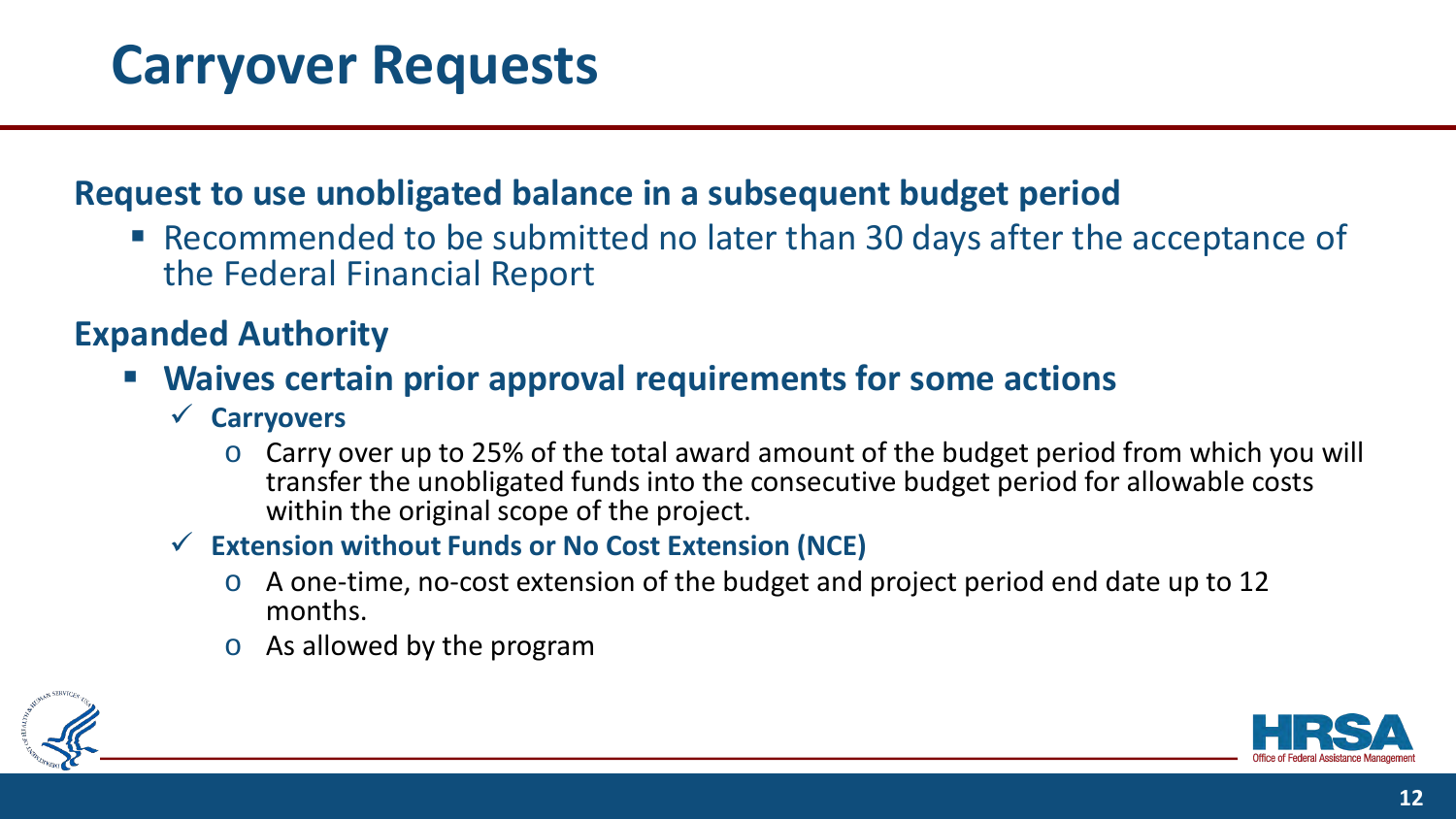## **Carryover Requests: What to Include…**

#### **Recipients should provide the following in EHB**:

- **IDENTIFICATION OF the funding to be carried forward** 
	- $\checkmark$  Explain how funds will be utilized in the current budget period
- **Explanation of why the unobligated balance (UoB) exists**
- **Indication of how the unobligated funds will be used**
- **Budget and budget justification narrative for the amount requested** 
	- $\checkmark$  In whole dollars only



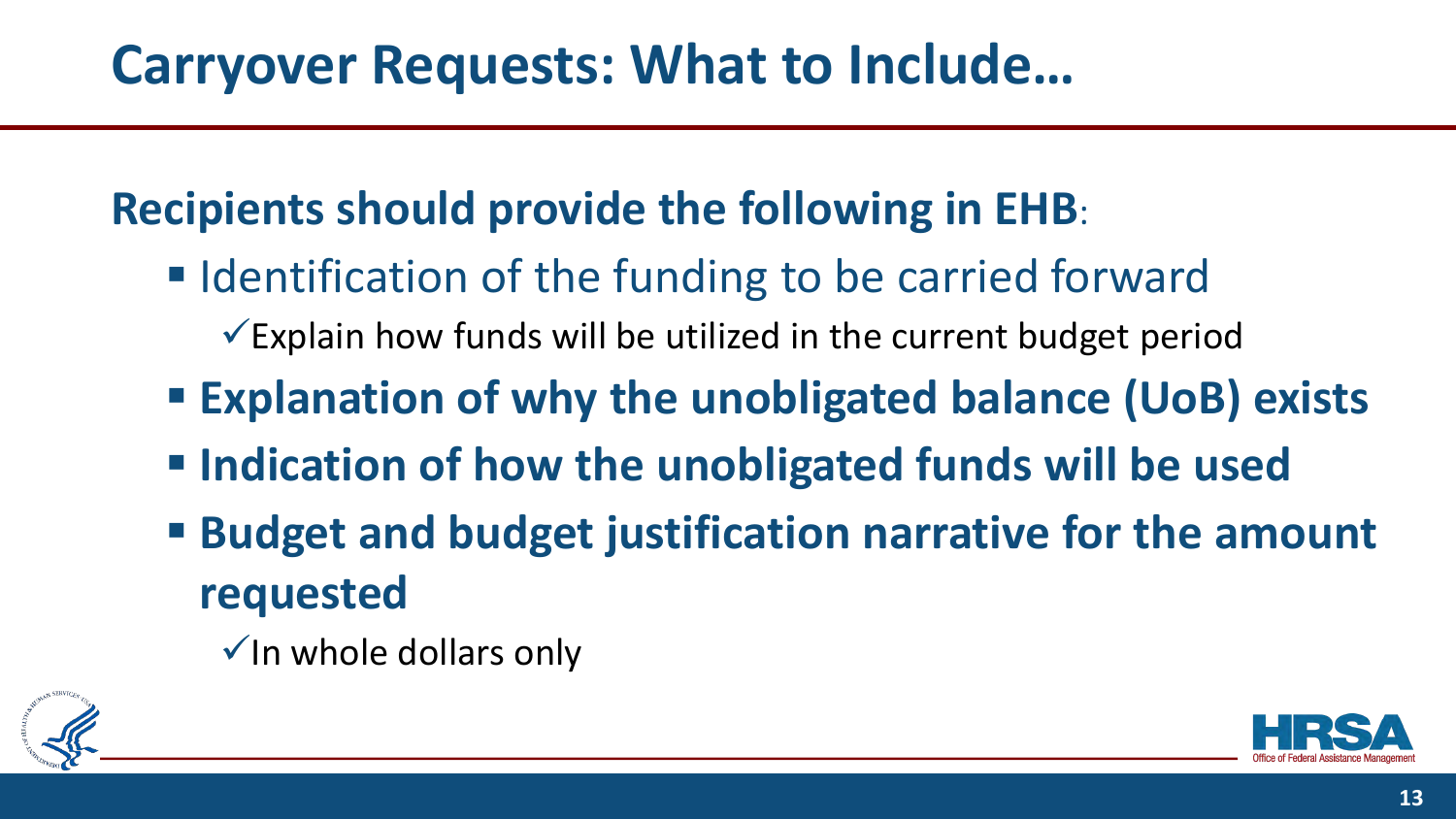# **Changes in Organization**

#### **Key Personnel Changes**

- Defined in the HHS Grants Policy statement "PD/PI, and other individuals who contribute to the programmatic development or execution of a project or program in a measurable way"
	- $\checkmark$  Must provide a resume or Curriculum Vitae (CV) so HRSA staff can verify the person is qualified for the position
	- $\checkmark$  Provide justification, reasoning, and effective date of the change
- Consider if the change will have any budget implications

#### **Organizational Name Changes**

- Submit under Other, then Name Change
- Make sure you update in SAM.gov too!

#### **Change in Recipient**

 Successor-in-Interest: Two organizations merge or one organization takes over another by assuming all assets and liabilities



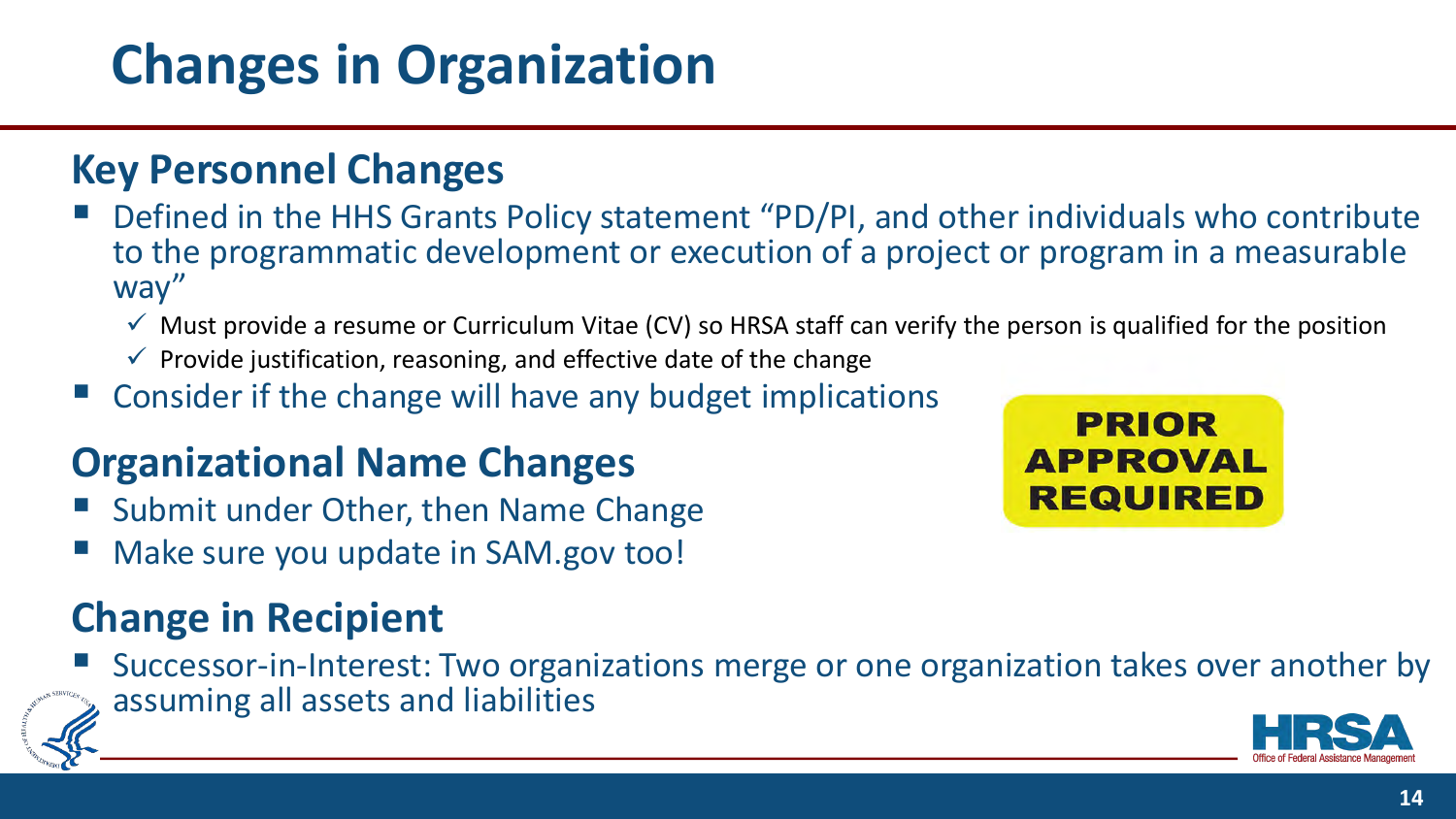# **Extension without Funds (No Cost Extension)**

#### **Request for more time to complete a project**

- not to exceed 12 months
- Sole purpose cannot be to spend unobligated balance of funds

# **NCE requested for the purpose of finishing the project (45 CFR 75.308d(2))**



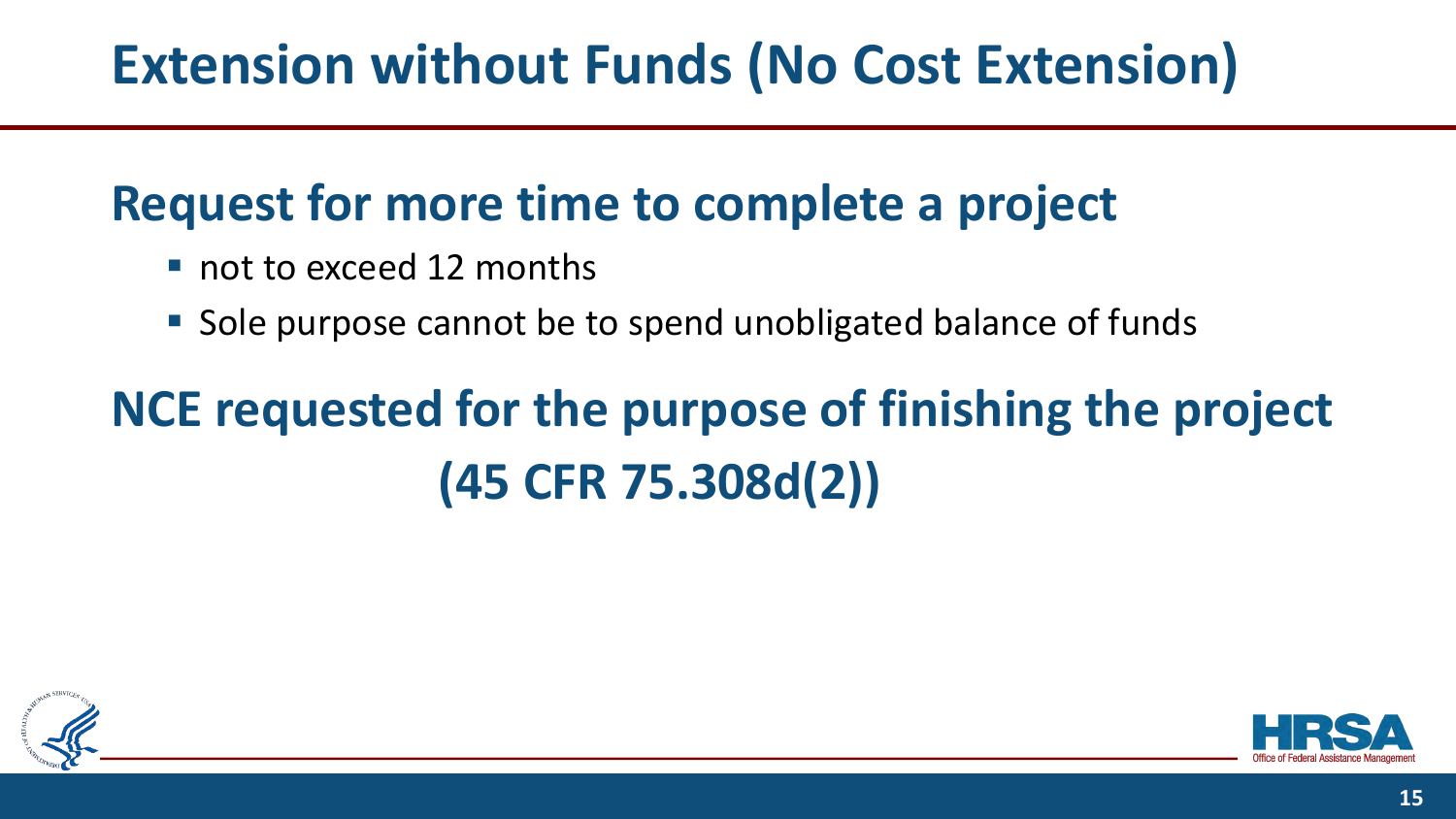# **Other Prior Approval Requests**

#### **Property Disposition**

Approval to transfer or sell equipment or transfer, sell, or mortgage real property (See 45 CFR Parts 75.318-75.321)

#### **Re-budgeting**

- Significant Re-budgeting- cumulative changes over 25% of the originally-approved budget (Category re-budgeting)
- Purchase of real/tangible property, including equipment

#### **Relinquishment**

- Recipient decides it is unable or unwilling to carry out the approved project and has chosen to give up the award
	- $\checkmark$  Full award or part of an award

#### **Scope of Work Change**

Any major change to the originally-approved scope of work



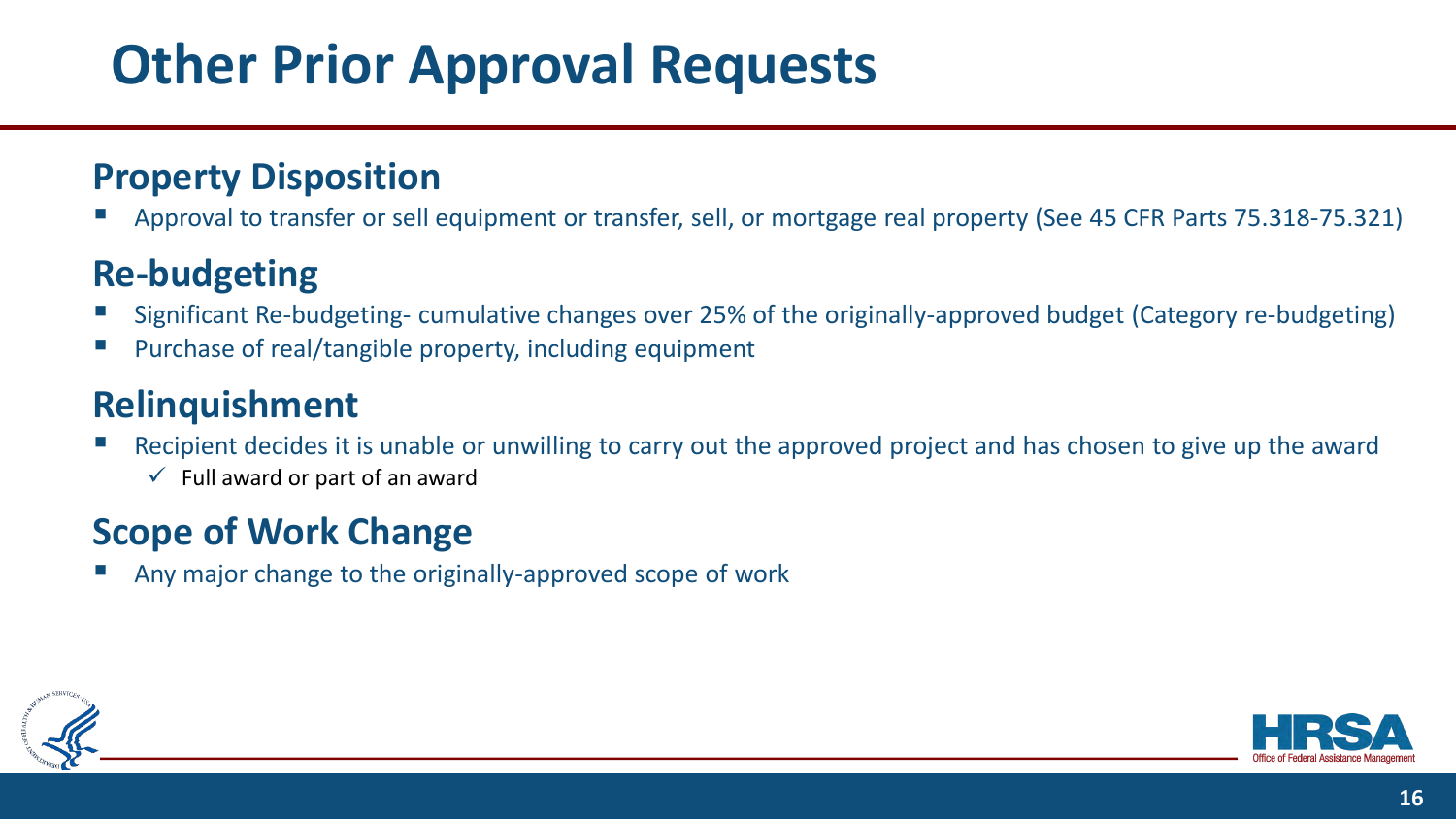

# **Federal Financial Report (FFR)**

Vision: Healthy Communities, Healthy People

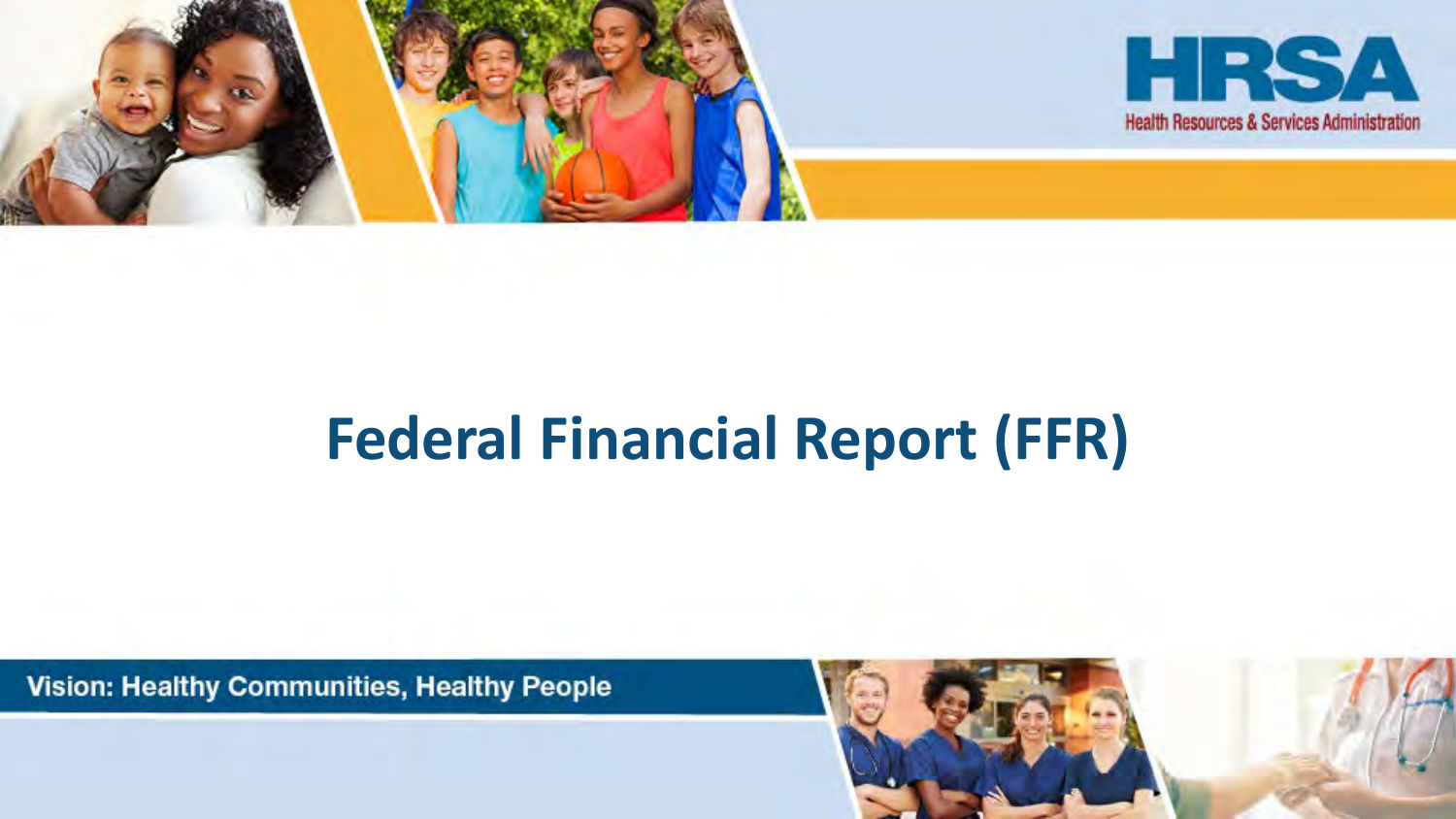# **Financial Reporting Migration to PMS Highlights**

#### **Financial reporting for HHS grant recipients consolidated through the Payment Management System (PMS)**

**Effective October 2020** 

#### **The EHBs no longer accepts FFRs**

**FFRs read-only format once approved/processed** 

## **Recipients are notified when FFRs are available in PMS**



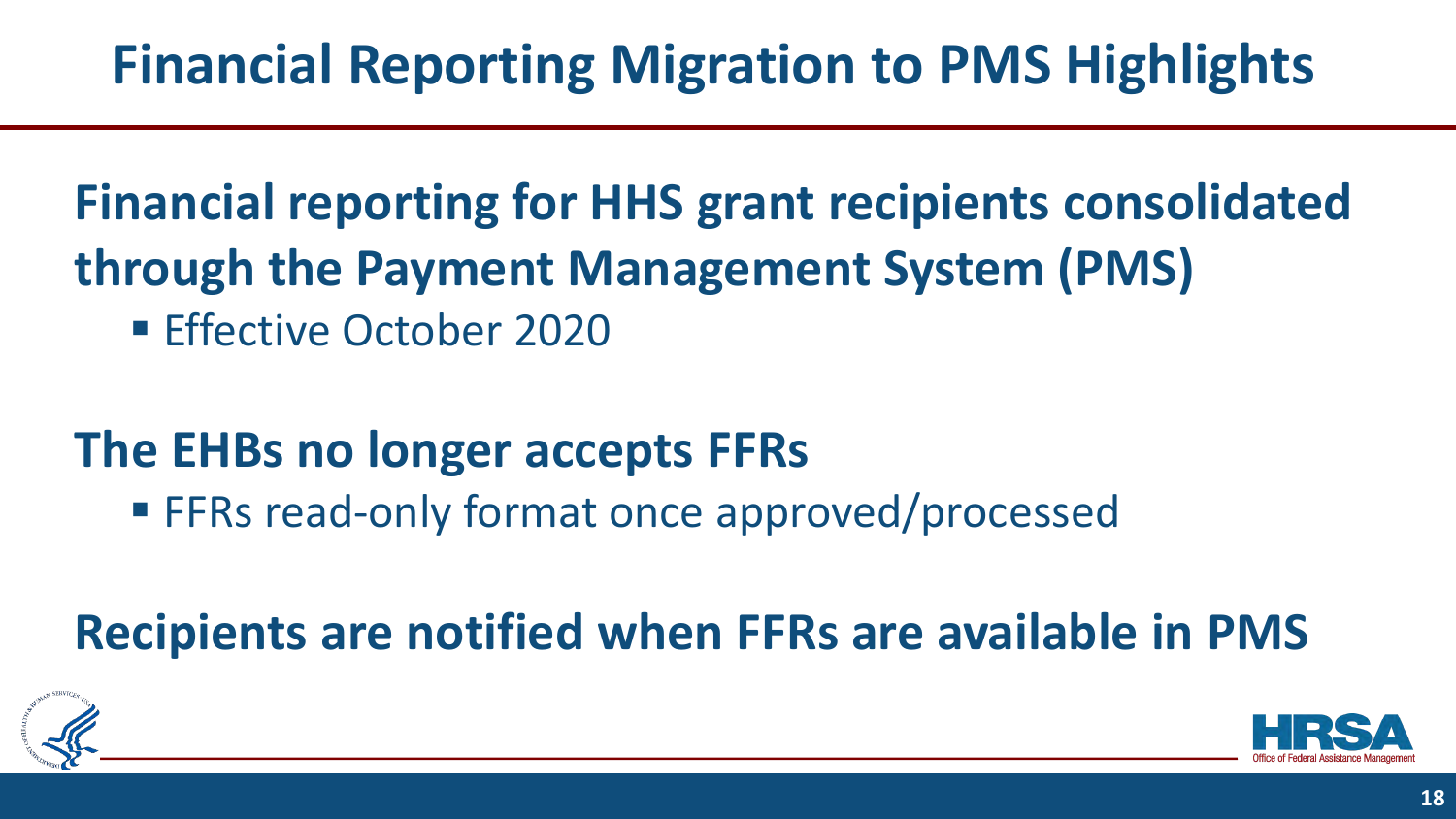## **Updating Permissions or Requesting Access**

#### **[Visit new user access request](https://pms.psc.gov/grant-recipients/access-newuser.html)**

<https://pms.psc.gov/grant-recipients/access-newuser.html>

#### **[Update permissions access request](https://pms.psc.gov/grant-recipients/access-changes.html)**

<https://pms.psc.gov/grant-recipients/access-changes.html>

**It can take up to 3 days to process a User Access Request**



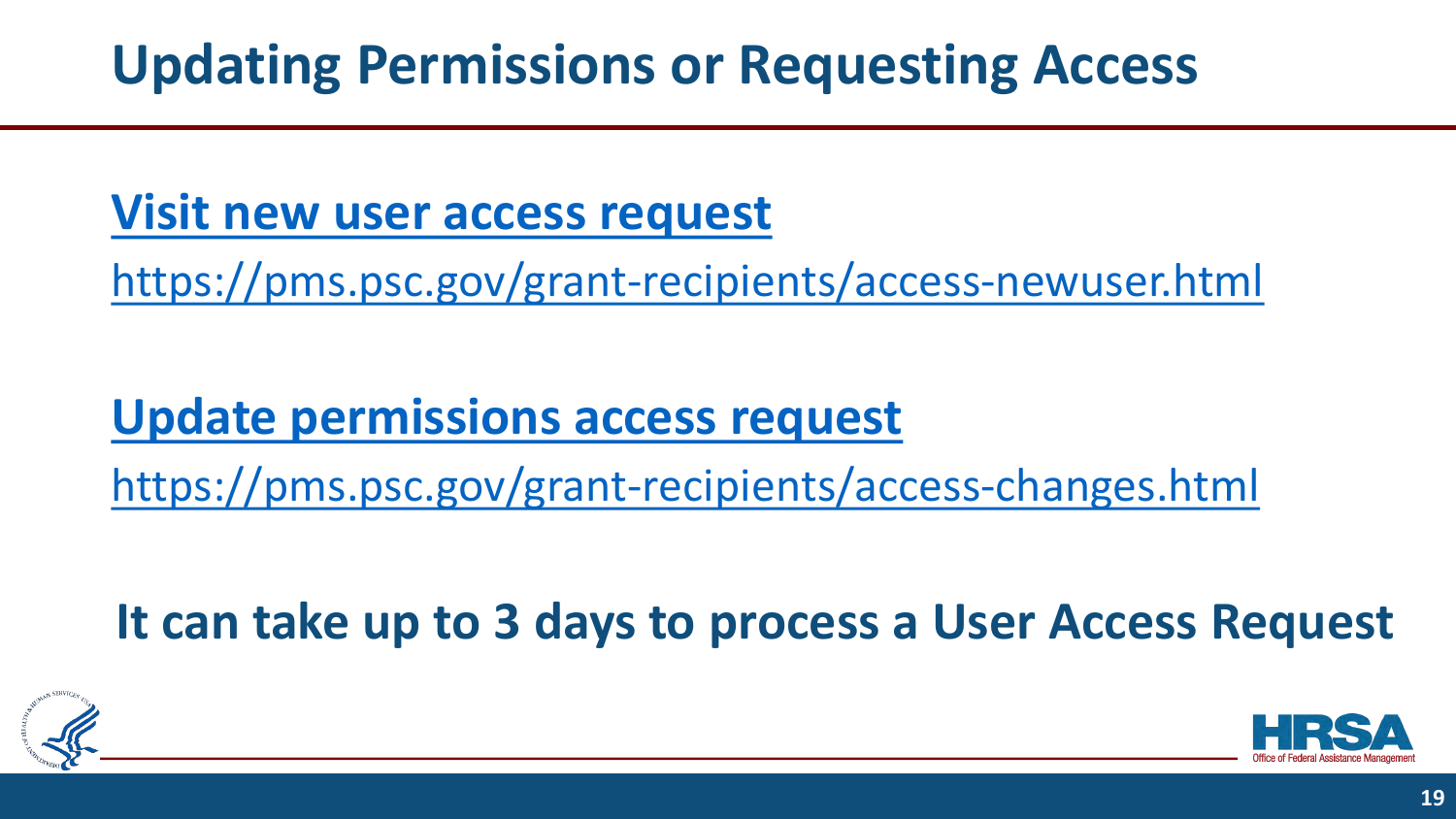**[Log into the Payment Management System](https://pms.psc.gov/) (PMS) website** ([https://pms.psc.gov/\)](https://pms.psc.gov/)

#### **From the Navigation Menu**

- Select "Federal Financial Reporting," then
- Select "Federal Financial Report"



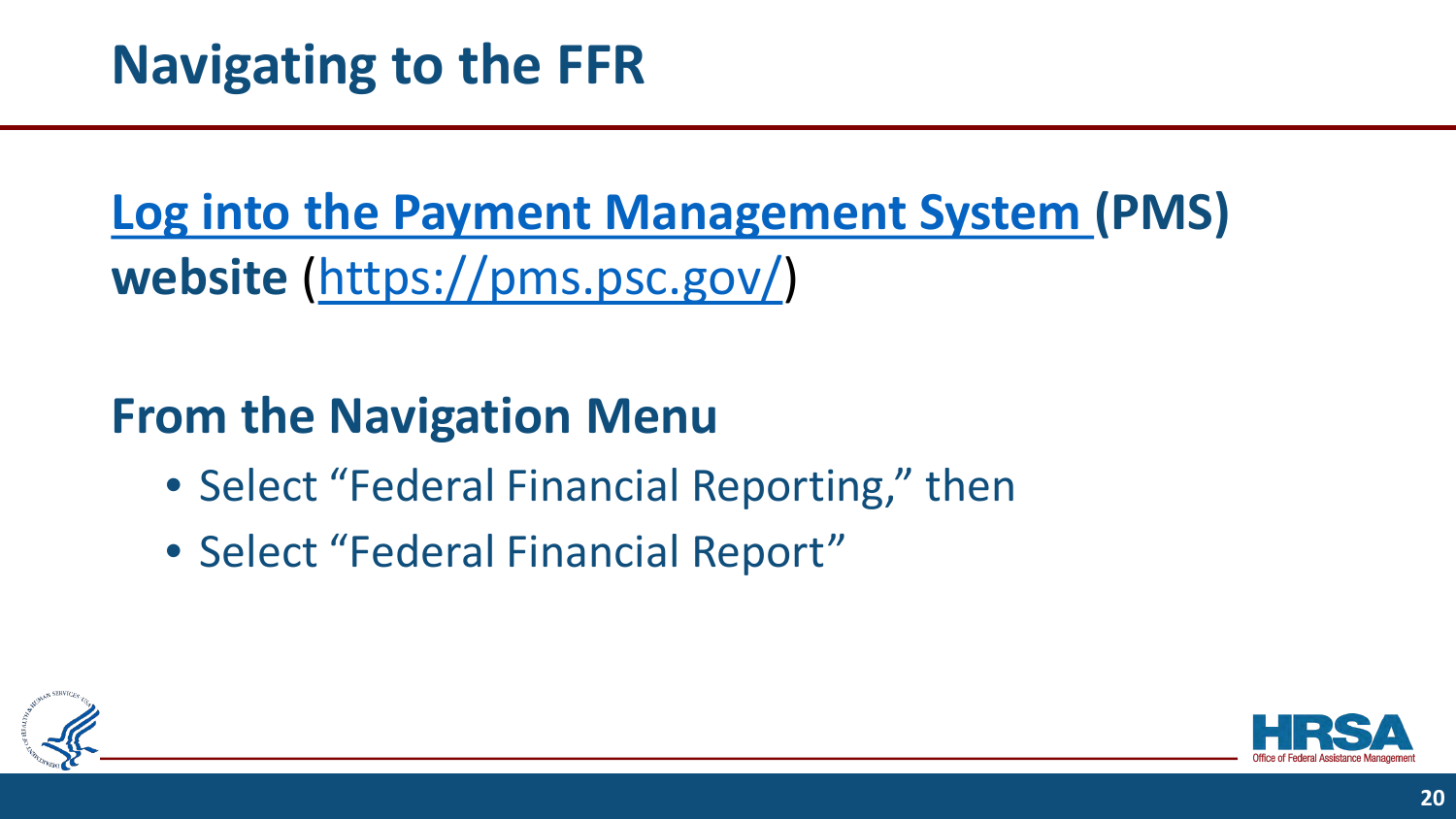## **FFR Search Page**

| Inquiry                            | Federal Financial Report - Search                   |                         |            |                       |                     |                                                                                                                                                                                     |
|------------------------------------|-----------------------------------------------------|-------------------------|------------|-----------------------|---------------------|-------------------------------------------------------------------------------------------------------------------------------------------------------------------------------------|
| Payment                            |                                                     |                         |            |                       |                     |                                                                                                                                                                                     |
| <b>Disbursement</b>                | Select other optional fields to refine your search. |                         |            |                       |                     | To search for a Financial Status Report for a specific PAN or Federal Grant ID, enter the specific value. Both fields can be searched for partial matches by using an asterisk (*). |
| View PSC272 Reports                |                                                     |                         |            |                       |                     |                                                                                                                                                                                     |
| FFR Cash Transaction<br>Report     | Payee Account<br>Number (PAN):                      | $\overline{\mathbf{0}}$ |            | Federal Grant ID:     |                     | Ū                                                                                                                                                                                   |
| <b>FFR Interest Income</b>         |                                                     |                         |            |                       |                     |                                                                                                                                                                                     |
| <b>Federal Financial</b><br>Report | <b>Reporting Period:</b>                            | All Periods             |            | <b>Report Status:</b> | All Report Statuses |                                                                                                                                                                                     |
| <b>FFR File Transfer</b>           | <b>Delinquent Reports:</b>                          | Show All Reports        |            |                       |                     |                                                                                                                                                                                     |
| My User Info                       |                                                     |                         |            |                       |                     |                                                                                                                                                                                     |
| <b>Account Maintenance</b>         |                                                     |                         |            |                       |                     |                                                                                                                                                                                     |
|                                    |                                                     |                         | Clear Form | Search                | Cancel              |                                                                                                                                                                                     |

| E.         | Payes        | Fisdigal Grant ID | ABEREY IO | Frequency   | Report End Date | Report Due Date | Report Submit Date | Report Status                                | <b>Deliniou</b> | Actions            |
|------------|--------------|-------------------|-----------|-------------|-----------------|-----------------|--------------------|----------------------------------------------|-----------------|--------------------|
| $\Box$     | DODOP        | 16ABCDEEGH        | FHHAG99   | Annual      | 2016-09-30      | 2016-12-29      | $2017 - 01 - 19$   | Report Available to be Complete              | ent             | <b>12 B</b>        |
| D          | D00OP        | 16ABCDEFGH        | FHHAG99   | Final       | 2017-09-30      | 2017-12-29      | 2018-06-28         | Regional Awarding Agency<br>Approval         |                 | Review             |
| $1 - 4$    | D00OP        | 16ABCDEFGH        | FHHAG99   | Annual      | 2016-09-30      | 2016-12-29      | $2017 - 01 - 19$   | HD Awarding Agency Approval                  |                 | $\epsilon$         |
| $-1$       | 0000P        | <b>16ABCDEFGH</b> | FHHAG99   | Final       | 2017-09-30      | 2017-12-29      | 2016-08-28         | Regional Awarding Agency<br>Approval         |                 | 28                 |
| $\Box$     | ODDOP        | 16ABCDEFGH        | FHHAG99   | Annual      | 2017-09-30      | 2017-12-29      | $2017 - 12 - 13$   | Regional Awarding Agency<br>Approval         |                 | <b>CEA</b>         |
| 面          | 0000P        | 16ABCDEFGH        | FHHAG99   | Final       | 2018-09-30      | 2019-01-30      | 2018-12-14         | Regional Awarding Agency Review<br>Relection |                 | $\alpha$           |
| $\Box$     | D000P        | 16ABCDEFGH        | FHHAG99   | Annual      | 2017-09-30      | 2017-12-29      | $2017 - 12 - 13$   | Regional Awarding Agency<br>Approval         |                 | $\alpha$ $\approx$ |
| $\Box$     | <b>D000P</b> | 16ABCDEFGH        | FHHAG00   | Final       | 2018-09-30      | 2019-01-30      | 2013-12-14         | Regional Awarding Agency<br>Approval         |                 | $\mathbb{Z}$       |
| <b>III</b> | 0000P        | 16ABCDEFGH        | FHHAG99   | Sami-Annual | 2018-03-31      | 2018-04-30      | 2018-04-06         | HQ Awarding Agency Approval                  |                 | $\alpha$ $\alpha$  |
| $\Box$     | D00GP        | 16ABCDEFGH        | FHHAG99   | Final       | 2018-09-29      | 2019-01-30      | 2018-12-14         | Report Certified/Pending Agency<br>Approval  |                 | <b>BA</b>          |



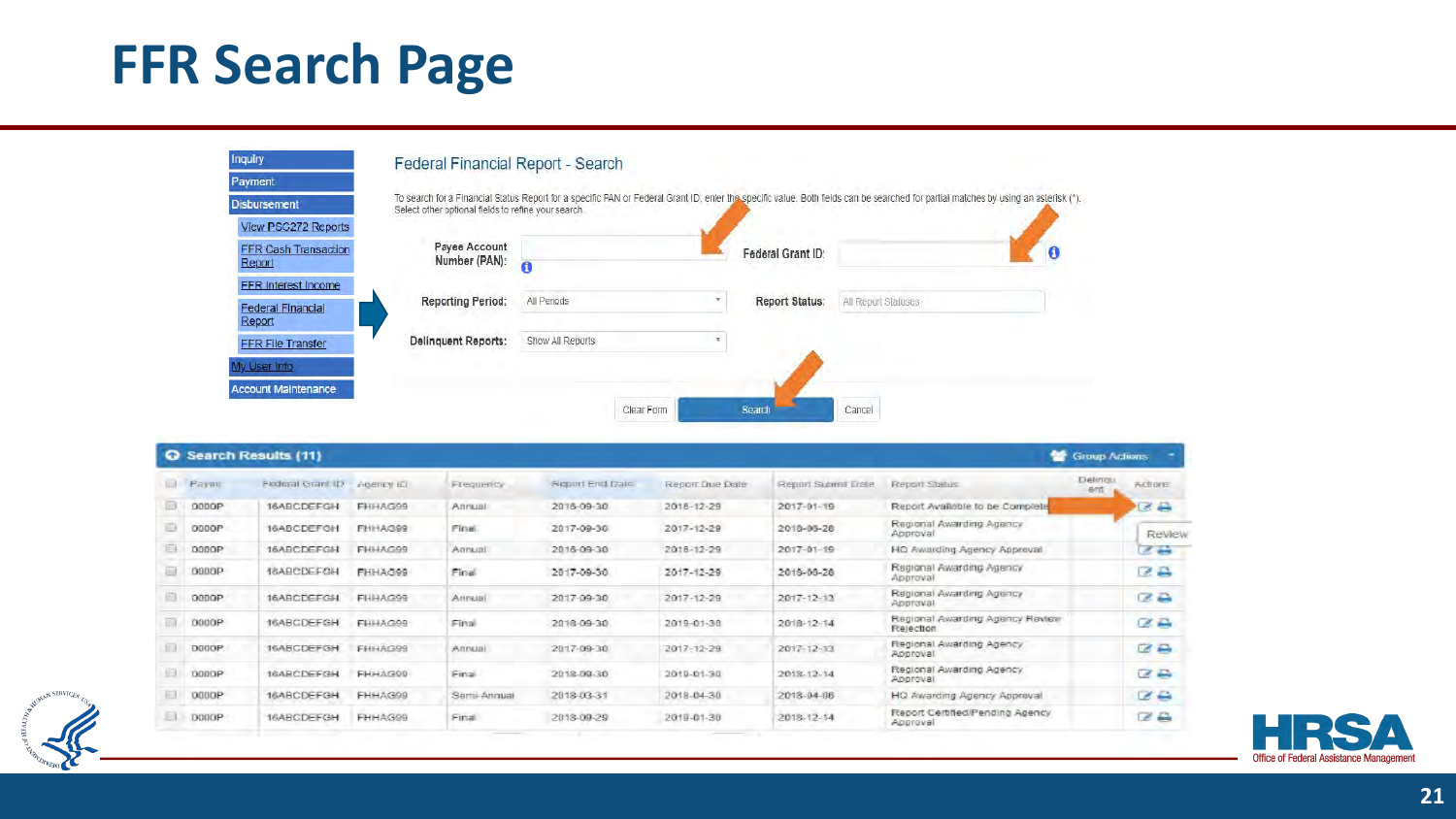**Recipients will be able to search for FFRs based on different criteria** (e.g., Payee Account; Document Number)

### **From the FFR search results under "Actions," select "Review" to display the FFR**

**Note that the Federal Grant ID is the Document Number**



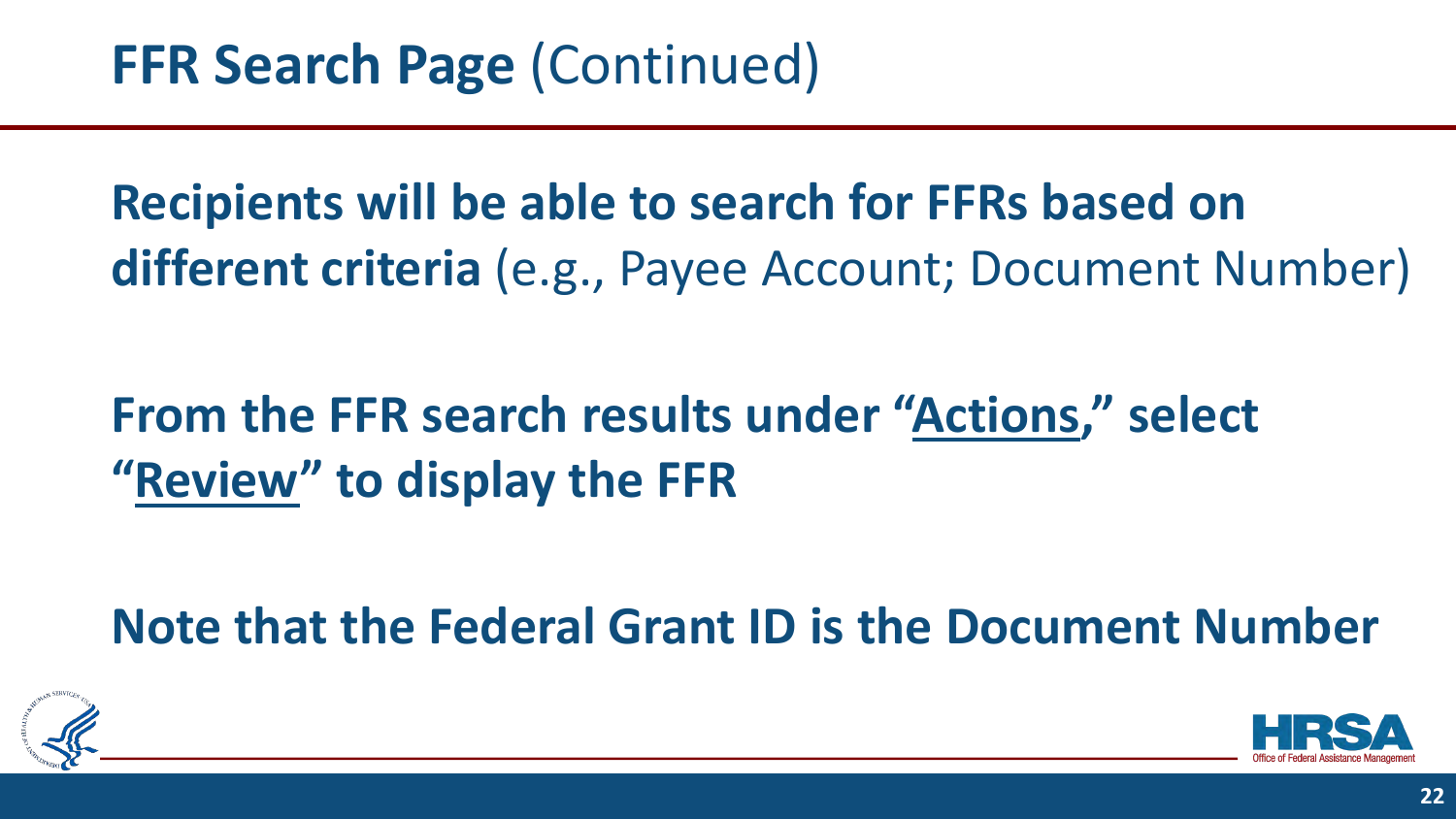# **Prepopulated FFR Fields: Editable vs Non-Editable**

| <b>Federal Financial Report Line</b>        | <b>Annual</b> | <b>Final</b> |  |
|---------------------------------------------|---------------|--------------|--|
| Federal Agency Name (1)                     | Non-Editable  | Non-Editable |  |
| Federal Grant/Subaccount (2)                | Non-Editable  | Non-Editable |  |
| Recipient Organization Name/Address (3)     | Non-Editable  | Non-Editable |  |
| DUNS Number (4a) and EIN (4b)               | Non-Editable  | Non-Editable |  |
| <b>Recipient Account Number (5)</b>         | Editable      | Editable     |  |
| Report Type (6)                             | Non-Editable  | Non-Editable |  |
| Project/Grant Type (8)                      | Non-Editable  | Non-Editable |  |
| Reporting Period End Date (9)               | Non-Editable  | Non-Editable |  |
| Cash Receipts (10a)                         | Editable      | Non-Editable |  |
| Cash Disbursements (10b)                    | Editable      | Non-Editable |  |
| Authorizations (10d)                        | Non-Editable  | Non-Editable |  |
| <b>Total Recipient Share Required (10i)</b> | Editable      | Editable     |  |

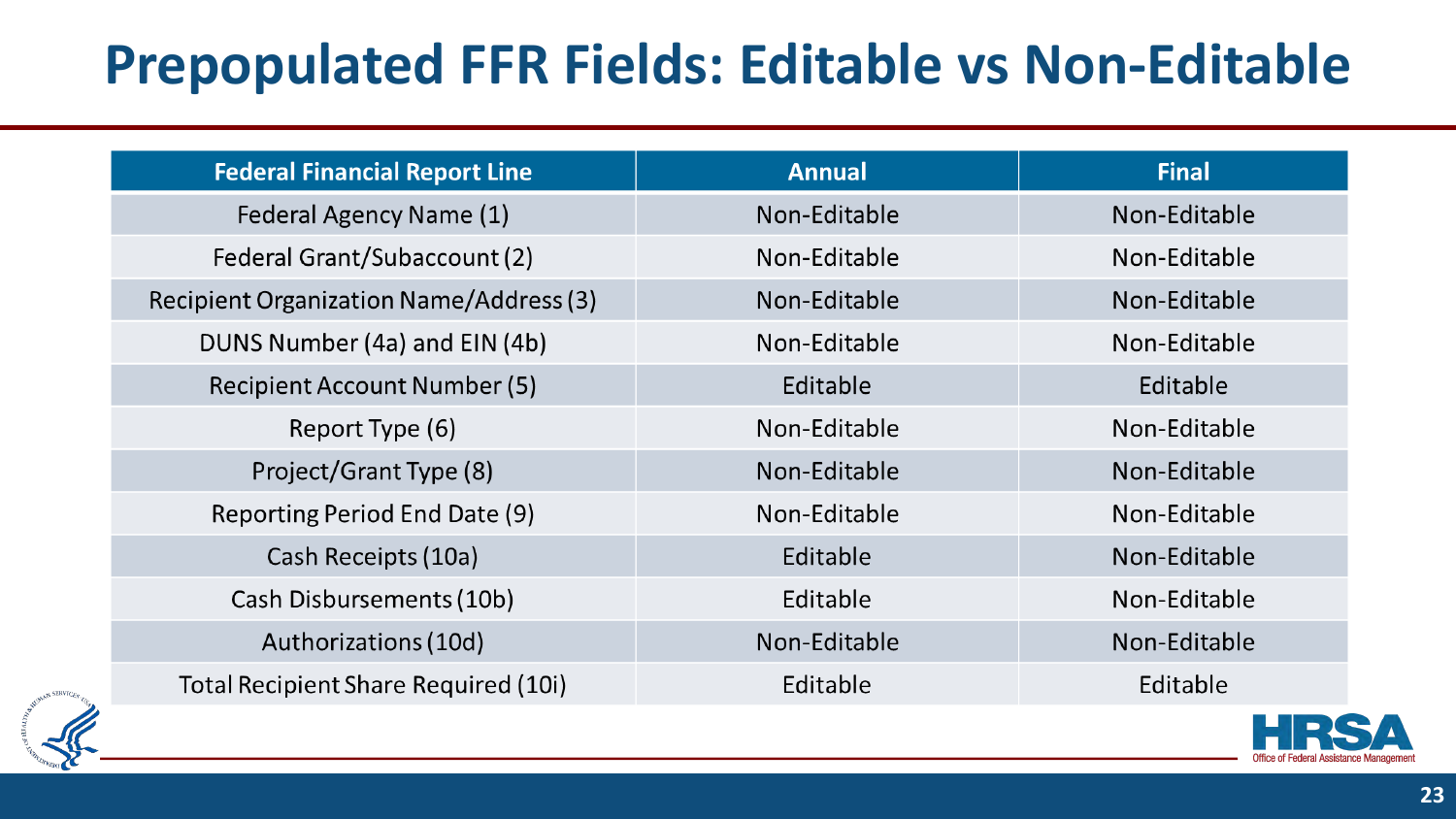**Effective April 2022,** Recipients will no longer complete lines 10a through 10c of the SF-425 Federal Financial Report (FFR) within PMS.

 **New functionality will prepopulate information thus reducing recipient burden and redundancy of reported information** 

 $\checkmark$  10a (cash receipts) and 10b (cash disbursements) will be populated based on funds drawn

**FFR reporting requirements/due dates may be impacted by this change.** 



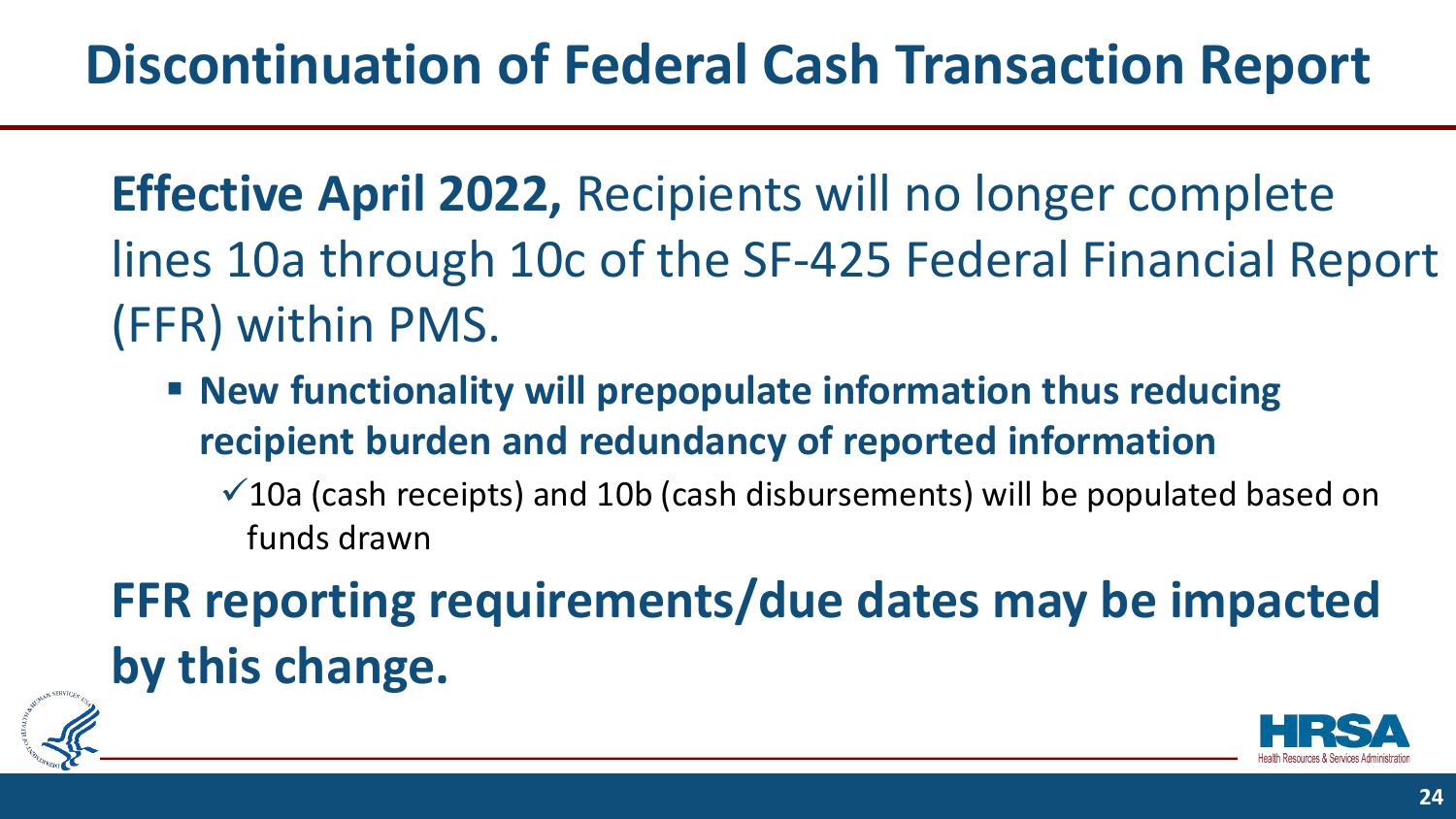12. Remarks: Attach any explanations deemed necessary or information required by Federal sponsoring agency in compliance with governing legislation:

| *Prepared by:         |                        |
|-----------------------|------------------------|
| Phone No.:            | +1 (888) 777-6666      |
| Email Address:        | email.address@mail.com |
| Date Report Prepared: | 02/28/2019             |



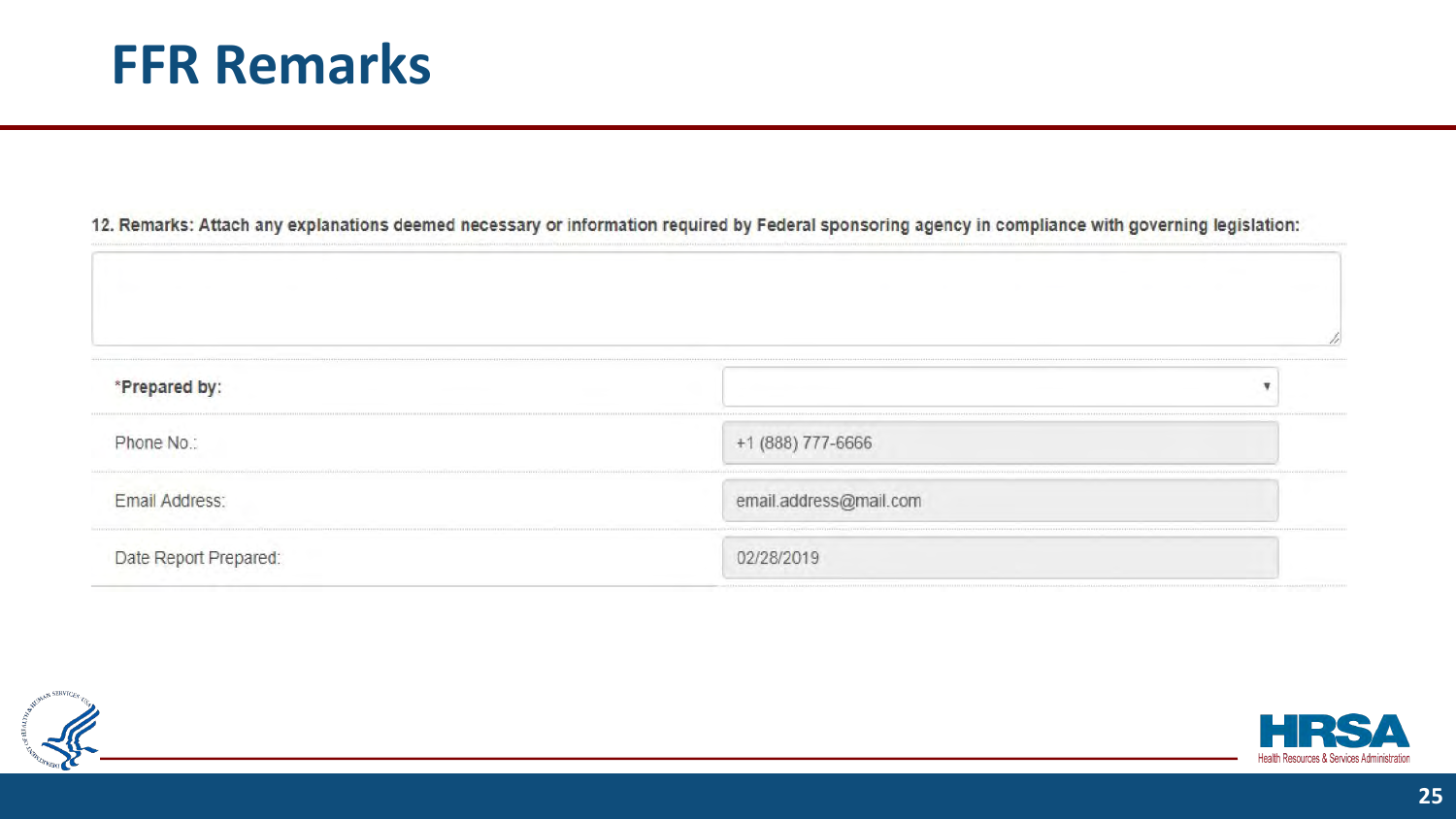### **The FFR Remarks should be used to provide further details and explanations regarding the report**

- **If a change is necessary to prior year expenditures, recipients must** specify the:
	- $\checkmark$  Value of change
	- $\checkmark$  Budget Period being changed
	- $\checkmark$  Reason for the change

**FFR Remarks should also be used to explain excess cash on hand; expanded authority being used; and any other information the organization needs to communicate** 



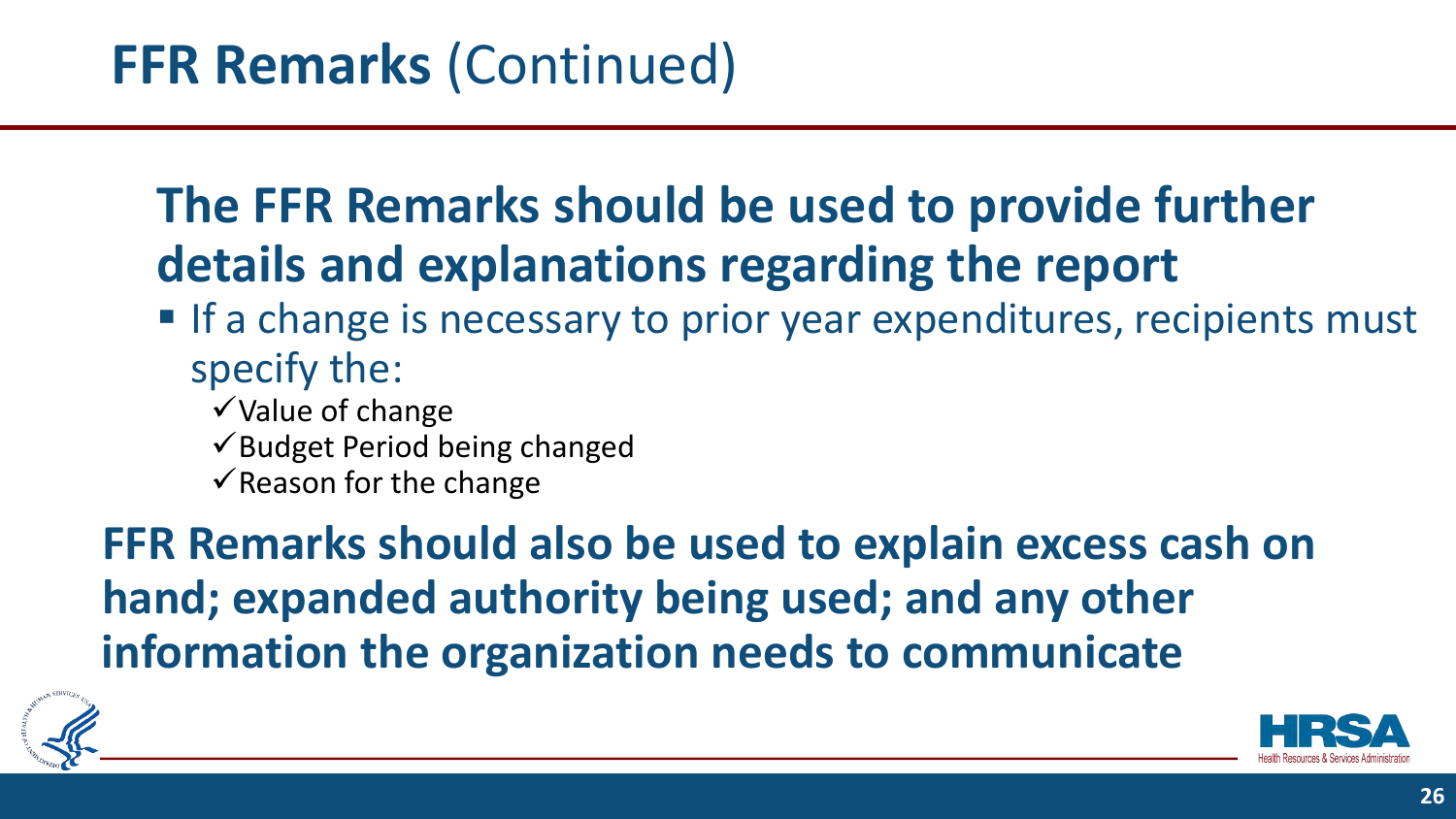**Intent to carryover funds (including Expanded Authority) should be stated in the FFR Remarks**

**Prior Approval requests to carryover unobligated balances will still be submitted to HRSA through the EHBs**

**Prior approval requests should be submitted within 30 days of submitting the FFR**



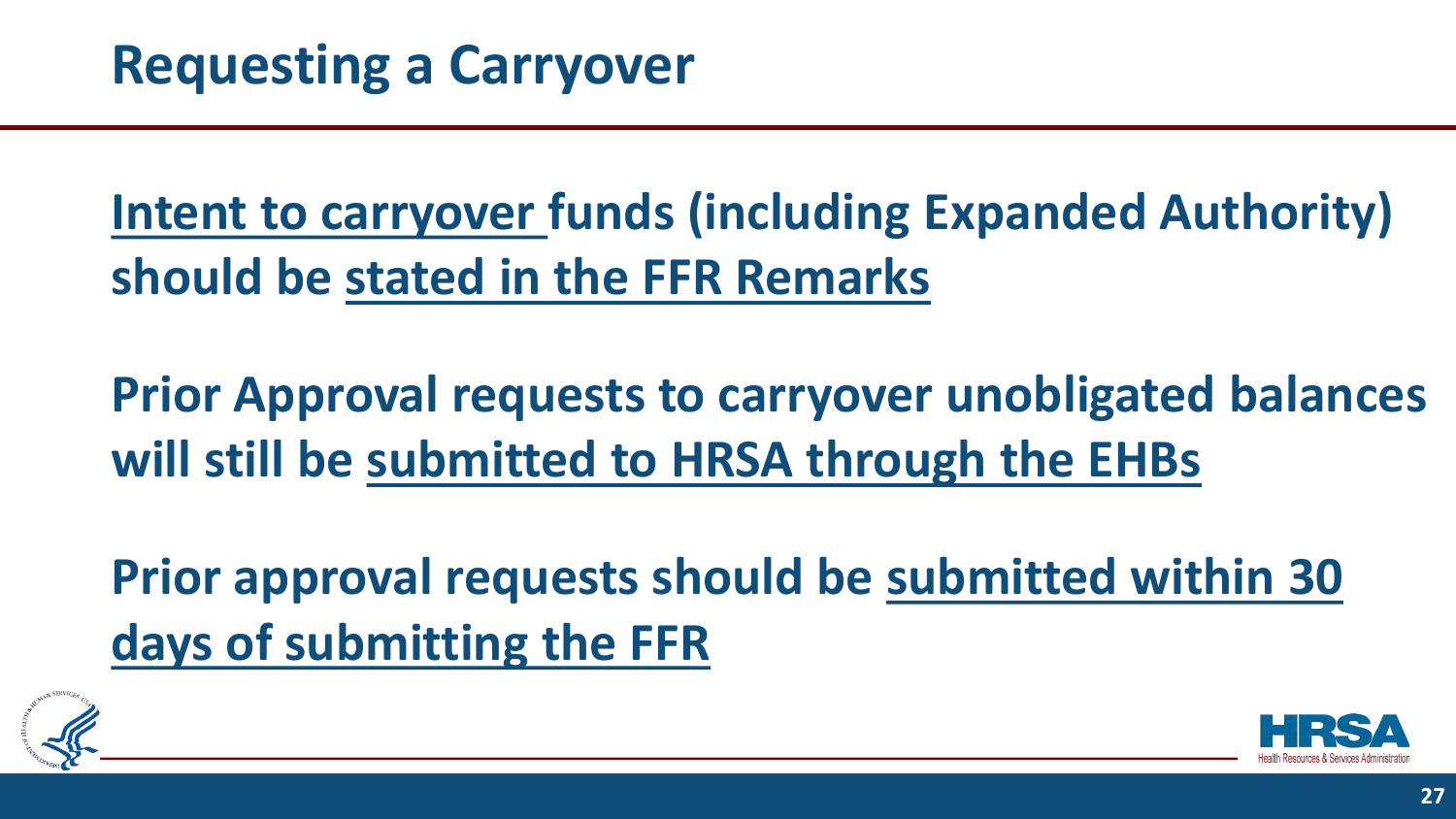## **Final FFR Special Considerations**

#### **Based on live data within PMS**

■ Not editable

# **Cash Receipts (10a) = Cash Disbursements (10b) = Expenditures (10e) on Final FFRs**

If do not reconcile will not be able to submit

# **No unliquidated obligations (10f) on Final FFRs**



■ Request an extension of the FFR due date to liquidate funds

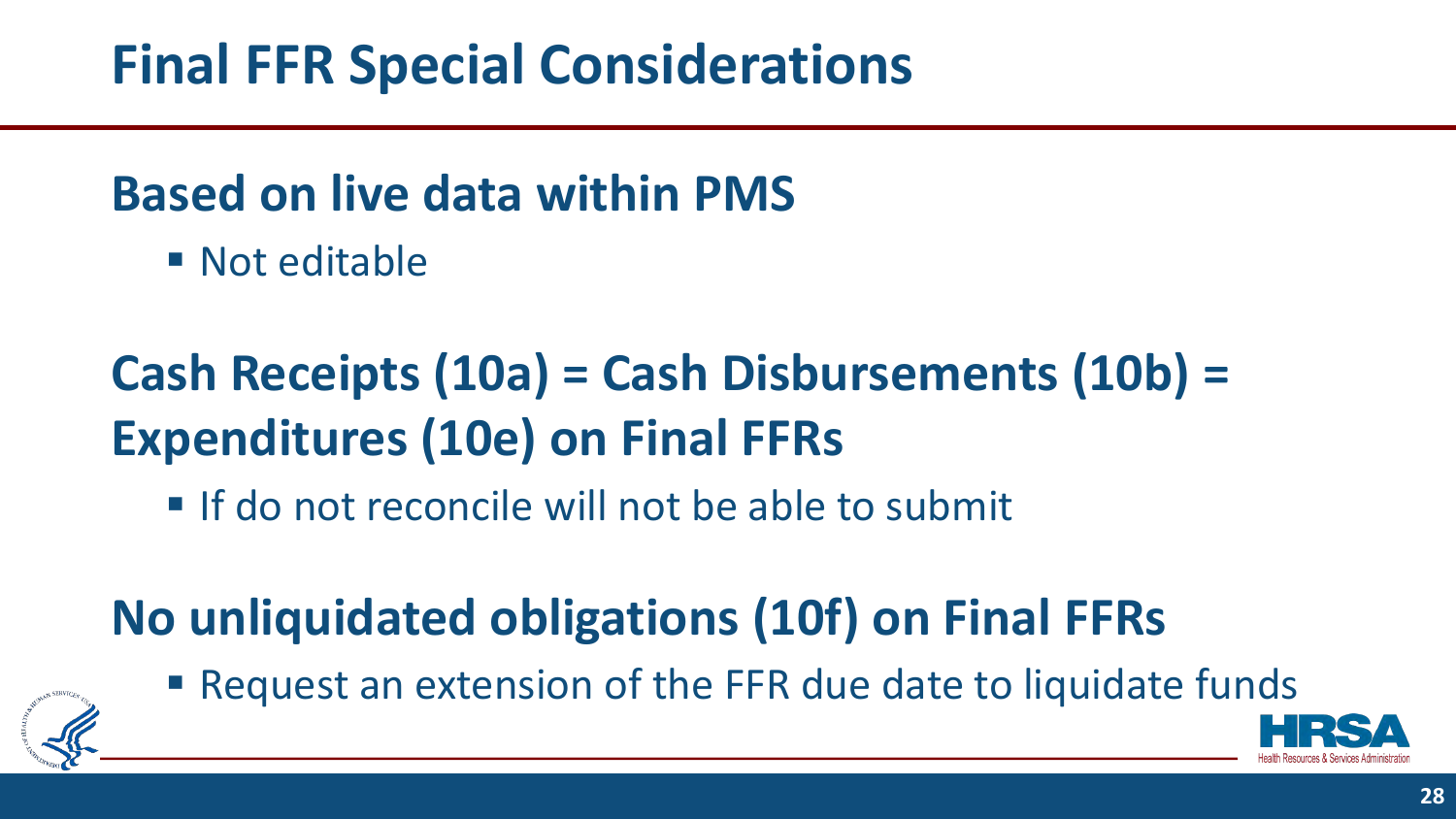#### **Internal HRSA process requiring GMS approval**

#### **Recipient must provide**

- Grant Document Number
- **New due date**



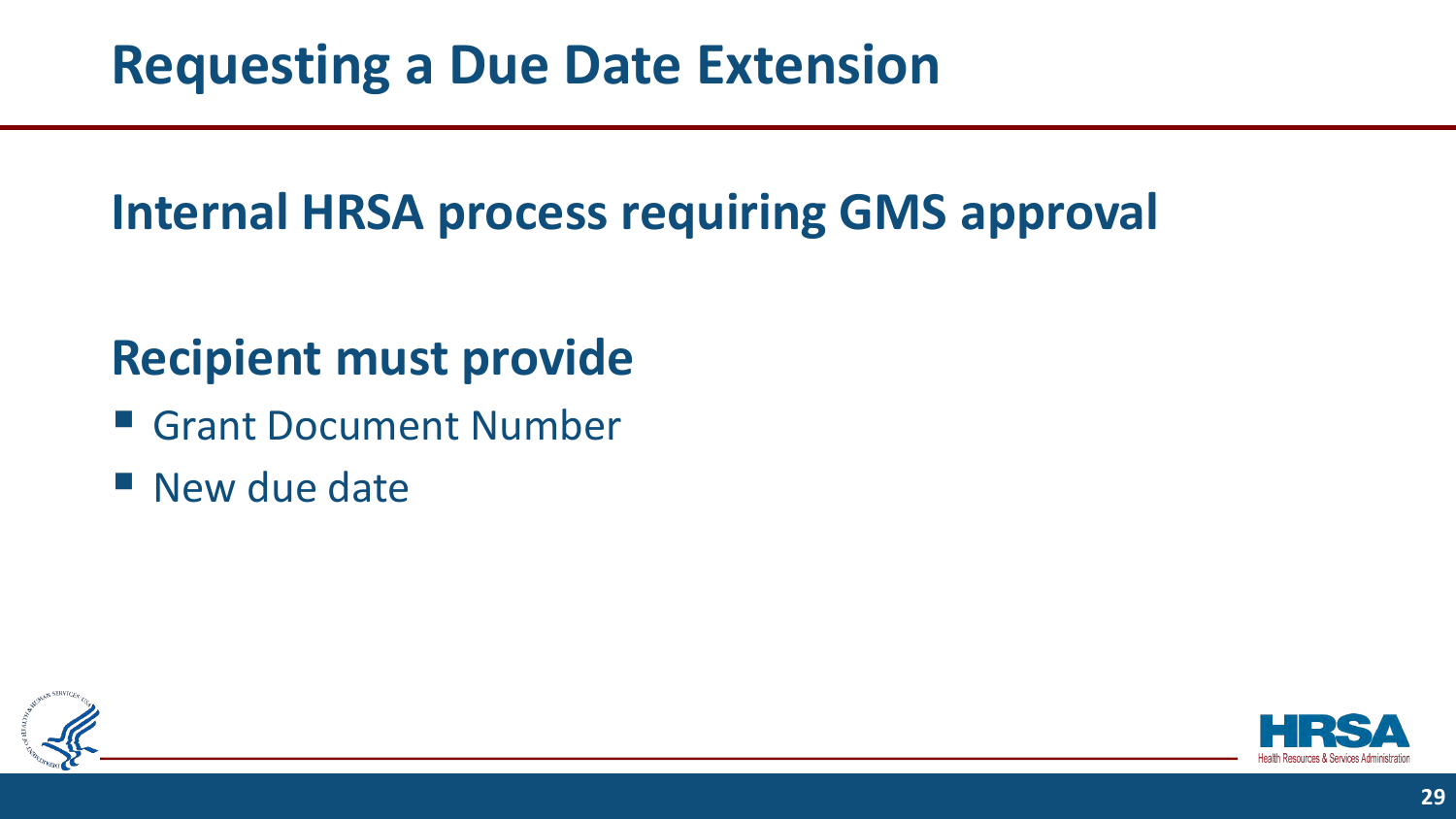#### **FFR cannot be edited during agency review**

## **Revising approved FFRs (detailed explanation required)**

- **Update cumulative expenditures on current FFR available**
- Remarks must specify the: Value being changed; Budget Period being changed; and Reason for the change

### **Recipients have 15 months after PPED to submit revision**



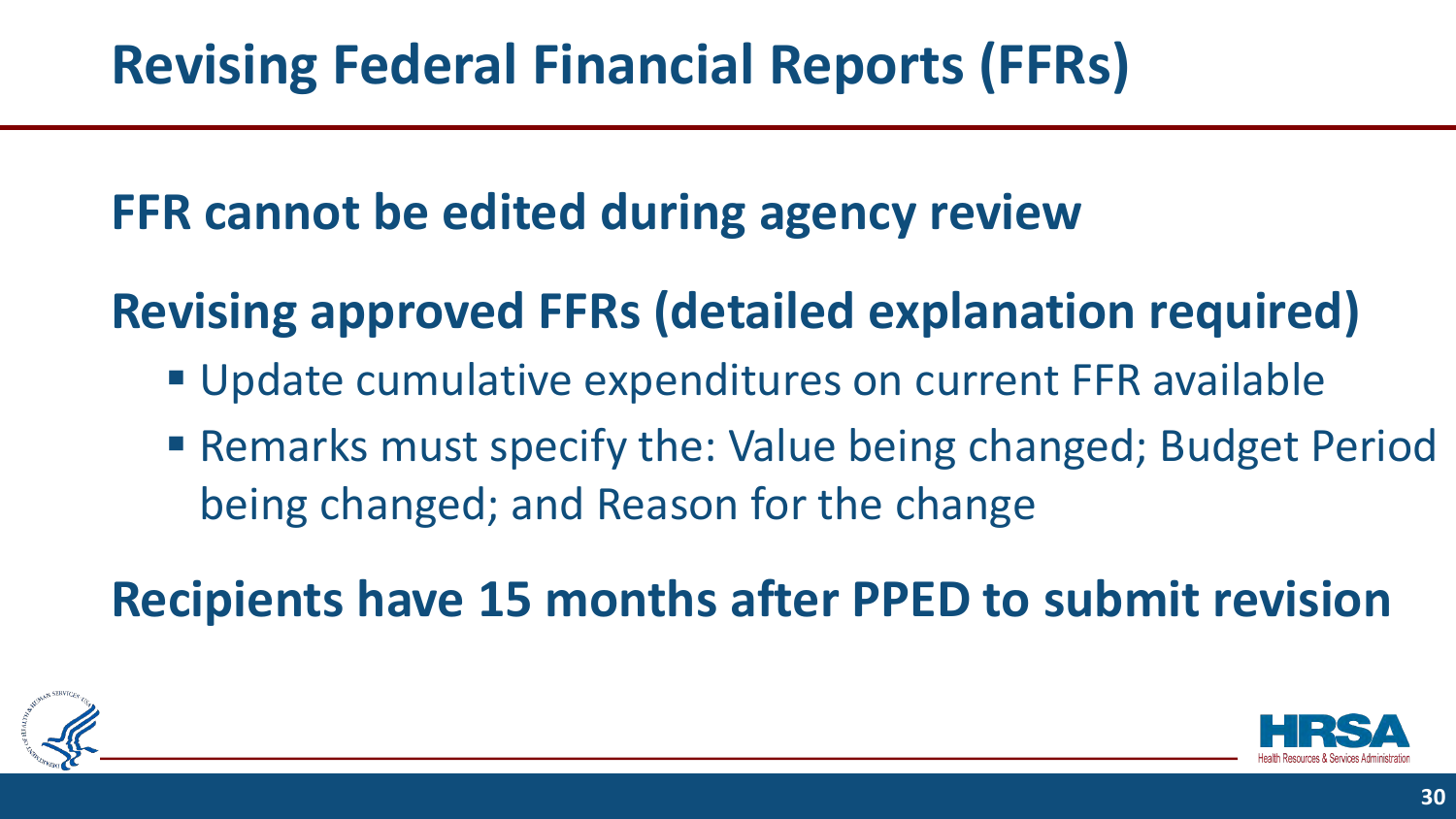## **Recipient Resource: Who to Contact**

#### **PMS:**

- **Help Desk Self Service Portal**
	- **FFR Access issues**
	- **FFR Submission issues**
	- Locating the FFR in PMS
	- Calculated Field Issues
	- 10a/10b (prepopulated)

#### **GMS:**

#### **Listed on the Notice of Award**

- **Header Information Issues** 
	- $\checkmark$  e.g. org. name, EIN, report type, etc.
- $\blacksquare$  Lines  $10d 10o$  Issues
	- $\checkmark$  e.g. Authorizations, etc.
- **FFR Data Entry Questions** 
	- $\checkmark$  e.g. recipient share, indirect expenses, expenditures, etc.



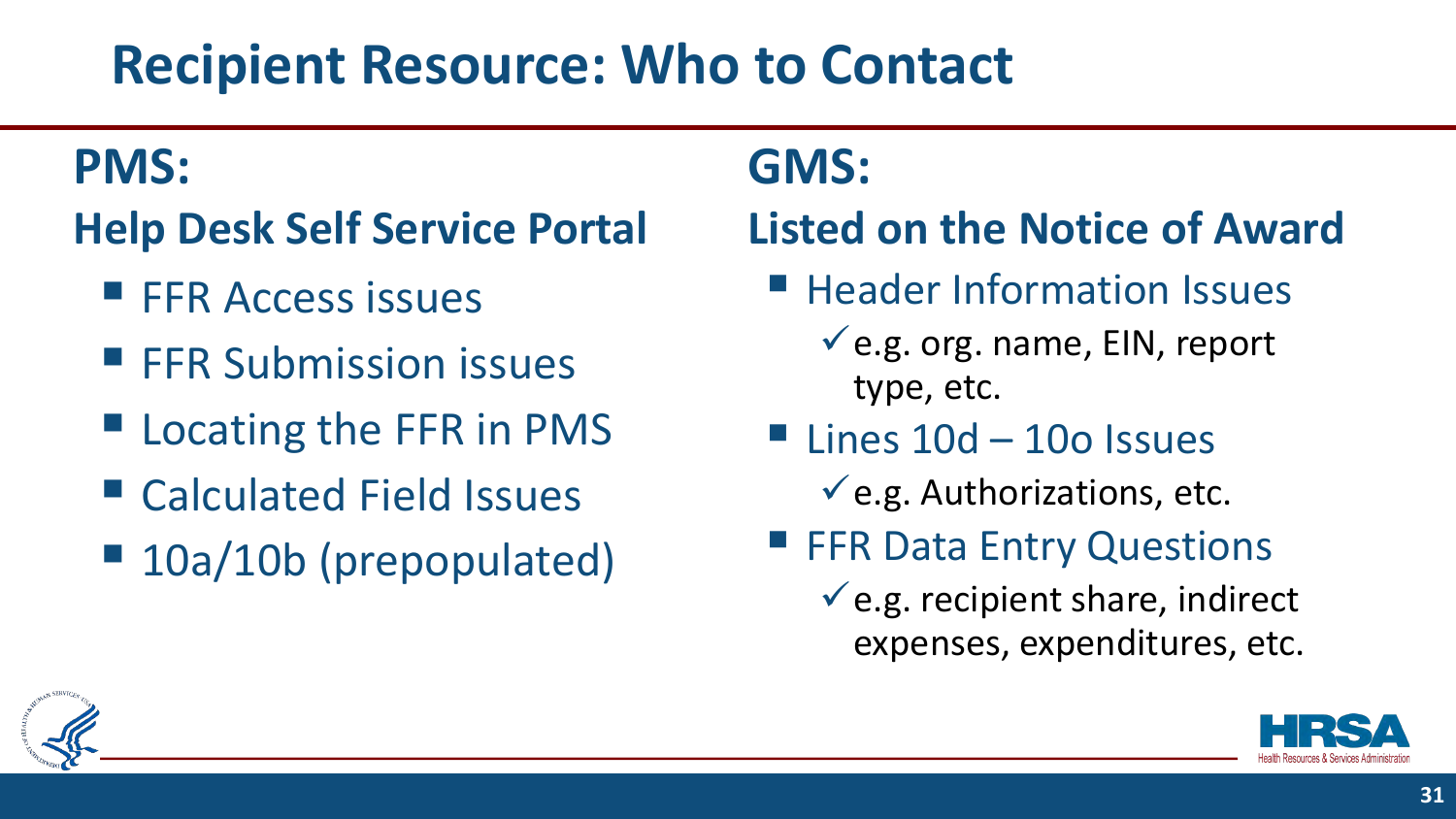### **Questions and Answers**

- Please have your grant number ready
- If we cannot answer your question, we will take your contact information and get back to you

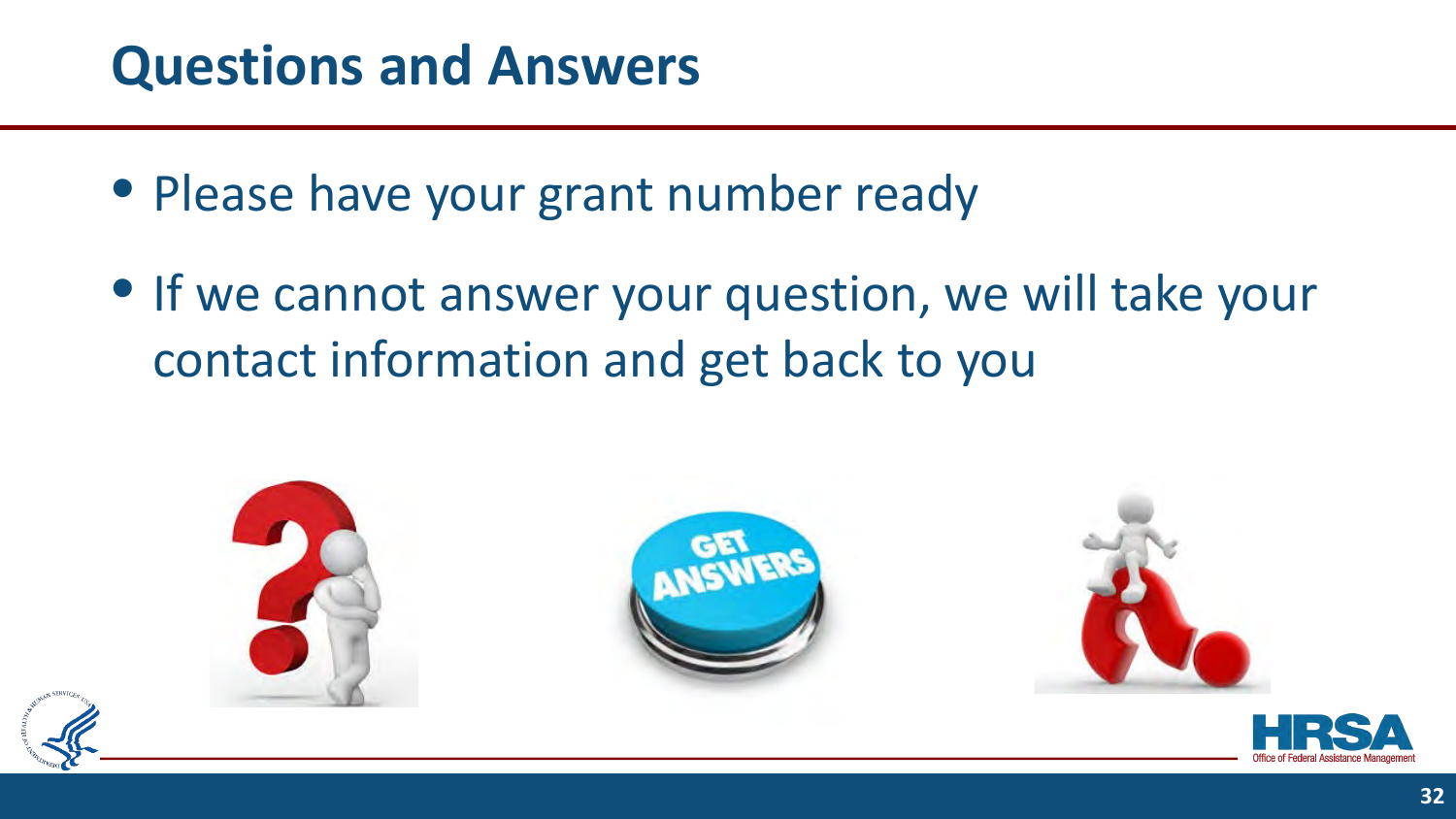





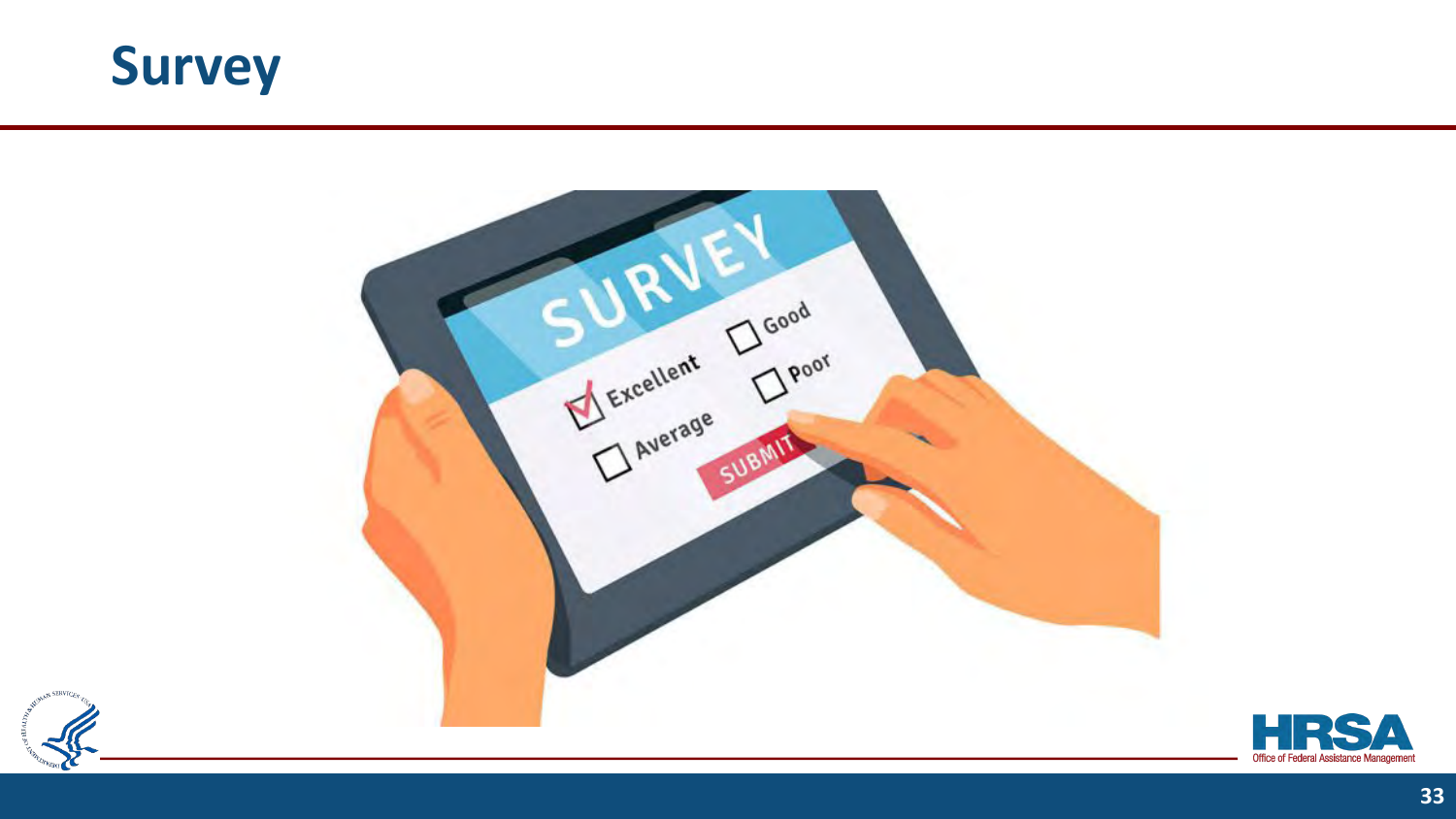## **Topic Ideas**

- Do you have a topic you would like to see presented during an upcoming TA call?
- [Email us your ideas](mailto:HRSAPostAwards@hrsa.gov): [HRSAPostAwards@hrsa.gov](mailto:HRSAPostAwards@hrsa.gov)